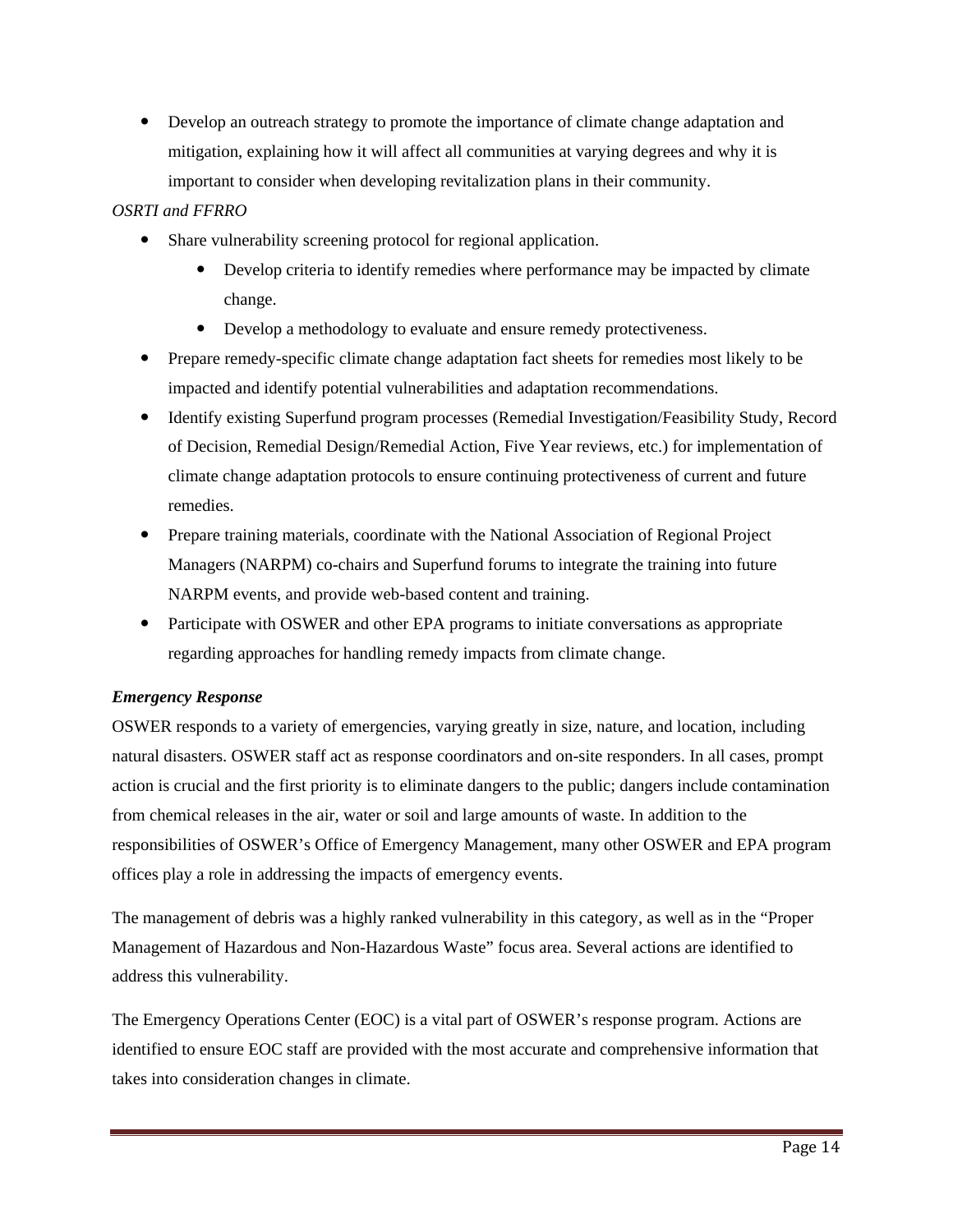### Actions:

#### *OUST*

- Work with ASTSWMO to gather information on if and how states currently respond to climaterelated emergencies (e.g., use of GIS mapping in flood-prone areas).
- Analyze lessons learned from Hurricanes Katrina (2005) and Sandy (2012) to identify how EPA can help states respond to UST-related hurricane impacts.
- ● Share information among states, tribes, and EPA regions regarding emergency response and preparedness (e.g., OUST's Flood Guide).

#### *ORCR (also in the Proper Management of Hazardous and Non-Hazardous Wastes section)*

- Prepare Fact Sheets on proper management of wastes/debris associated with large natural disasters (e.g., electronic, household hazardous wastes, white goods, etc.).
- Continue collaborative development with the Office of Homeland Security, on an interactive electronic waste management planning tool to aid federal, state and local emergency planners and managers in development of waste/debris management plans.
- Finalize a document describing the "4 Step Process for Waste Management Planning."
- Update ORCR Homeland Security Website to incorporate facts sheets, 4 Step Process, and updated waste management planning information.

#### *OEM*

- ● Utilize the National Response Team multi-agency membership (e.g., National Oceanic and Atmospheric Administration, Federal Emergency Management Agency, U.S. Coast Guard) to monitor the state of preparedness. Based on these meetings, evaluate if additional resources and planning exercises will be needed to address the impacts from changes in the frequency and/or severity of extreme weather events.
- Incorporate the use of FlexViewer technology as a preparedness tool for climate change impacts.
	- The EOC will build on-going development and use of FlexViewer technology to graphically display information on notifications and incidents in headquarters and all 10 regional EOCs. This technology will allow for improved and up-to-date Geographic Information System (GIS) mapping of watersheds and coastal areas impacted by climate change.
- Incorporate materials on the impacts of climate change as EOC training materials are updated and exercises are planned.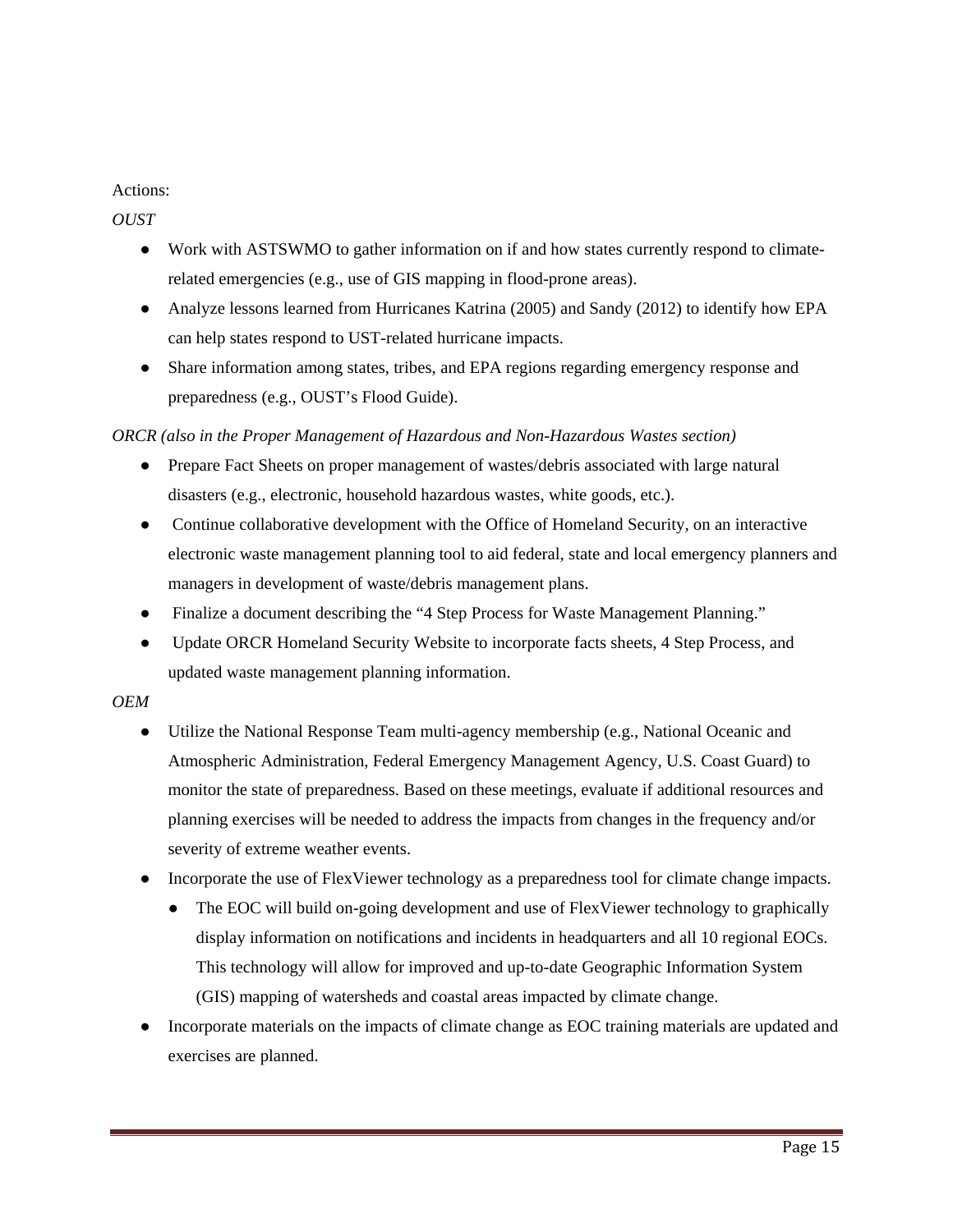#### *Tools, Data, Training and Outreach*

In order to make informed decisions about program direction, design, and implementation, OSWER must use the best available data. As a result of climate change, assumptions about ecosystem conditions are shifting more rapidly, affecting the ability to predict potential weather patterns and map the geographic conditions at and around its sites.

Several vulnerabilities, including data collection and training, were identified as applicable and important to all OSWER offices. One of the primary challenges to incorporating climate change into its activities will be obtaining reliable projections of sea level rise, flooding zones, and other impacts of climate change. These projections will help guide decisions such as remedy selection. Access to this data is needed by all programs. In addition, training is a vital component of information dissemination and use; therefore, OSWER must appropriately consider relevant training. To best address these vulnerabilities it will be necessary for OSWER to work with regions and other EPA offices, including the Office of Research and Development, to ensure consistency across the agency.

#### Actions:

*CPA* 

- Provide recommended data sources and parameters to OSWER offices and regions to ensure consistent mapping data and protocols. Develop these recommendations by working with the agency's climate change workgroup and EPA's Office of Research and Development.
- Participate in agency climate change adaptation training development, as well as develop specific training as needed for OSWER staff.
- Work with EPA partners and external experts to monitor evolving assumptions related to climate science. Develop a method for disseminating this information to OSWER offices that ensures consistent assumptions are used across all activities.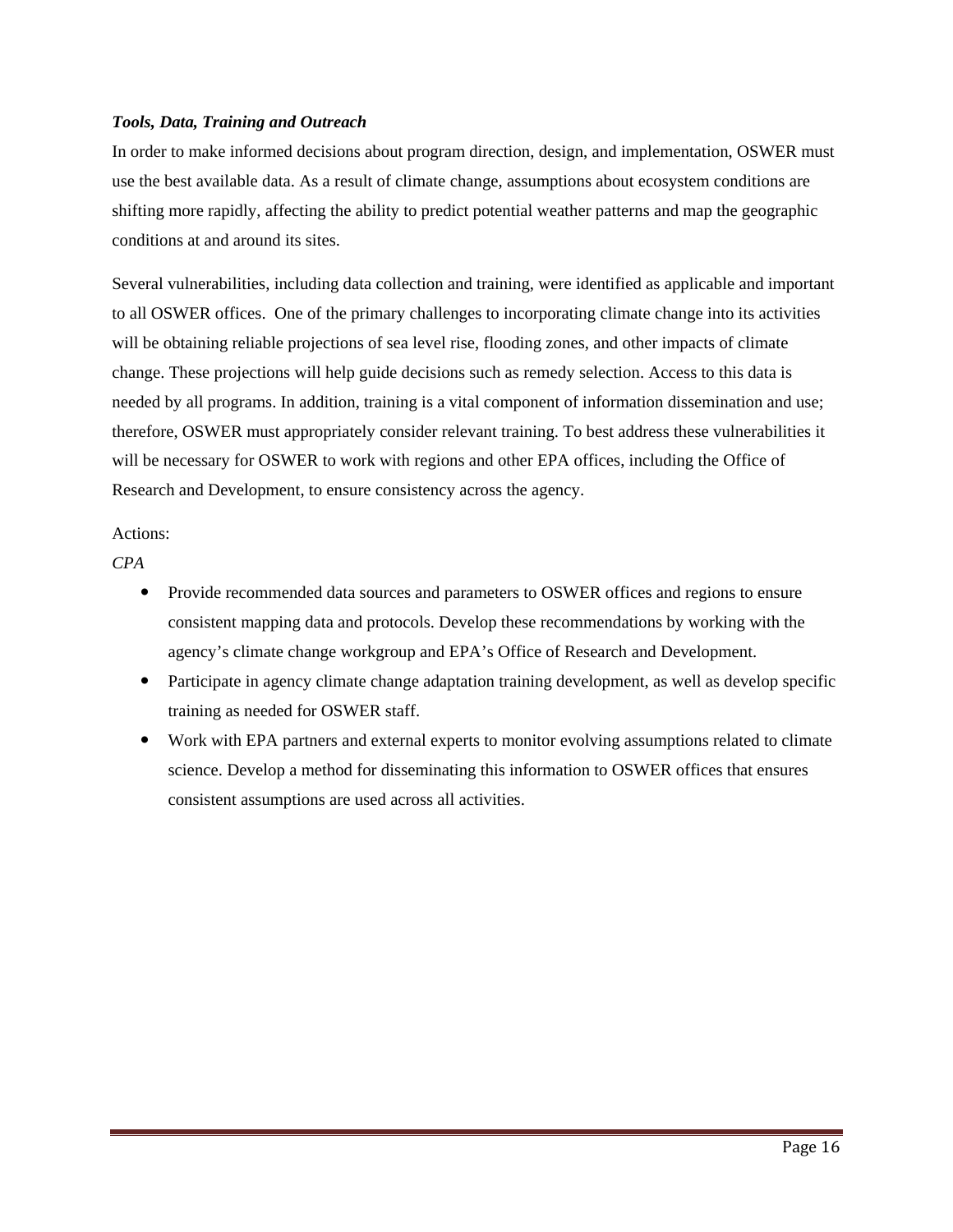## **IV. Disproportionately Affected Populations**

#### **Disproportionate Impact**

While climate change will affect all parts of society, it will have disproportionate effects on particular communities, demographic groups and geographic locations.<sup>5</sup> Certain parts of the population, such as children, the elderly, minorities, the poor, persons with underlying medical conditions and disabilities, those with limited access to information, and tribal and indigenous populations can be especially vulnerable to the impacts of climate change. These disproportionately affected groups may have less ability to cope with or adapt to climate change due to economic, social, physical, or health constraints. Also, certain geographic locations and communities are particularly vulnerable, such as those located in low-lying coastal areas.

Populations that are already overburdened by environmental contamination, poverty, and environmental health issues, may face greater adaptation challenges.<sup>6</sup> Though Hurricane Sandy was not necessarily due to climate change, the impacts resulting from associated flooding are similar to what could occur in a climate related flooding or storm surge event. Many of the elderly and poor in New York and New Jersey suffered significantly from flooding-associated power and heat loss, scarcity of food and supplies, and difficulty in accessing medical care.<sup>7</sup> These populations may have lacked the resources to evacuate outside the affected areas and as a result could not as readily avoid the adverse conditions resulting from the storm. During the recovery and reconstruction phases, vulnerable populations may also have a more difficult time due to underlying factors such as economic and social resource base and health status that can limit their access to resources as well as their ability to take action.

In addition, a community's location near a vulnerable ecosystem or a contaminated site may also result in differential impacts depending on how that ecosystem or site is impacted by climate change. Degraded ecosystems or those changed from human activities may place communities near them at higher risk for the effects of climate change. The ecosystems that may have served as a natural buffer against storm surge or may have provided valuable cultural, recreational, or other resources can no longer serve this purpose due to their altered state.<sup>8</sup> For example, an environmental justice community's resilience and ability to adapt to climate change may be complicated by their location both near a hazardous waste site

l

<sup>5</sup> USEPA. (2012). *Climate Change Adaptation Plan: Public Review Draft.*

 $<sup>6</sup>$  ibid.</sup>

<sup>7</sup> USEPA. (2012). Region 2 Adaptation Plan.

<sup>8</sup> USGCRP. (2009). *Global Climate Change Impacts in the United States*, Thomas R. Karl, Jerry M. Melillo, and Thomas C. Peterson (Eds.). Cambridge University Press.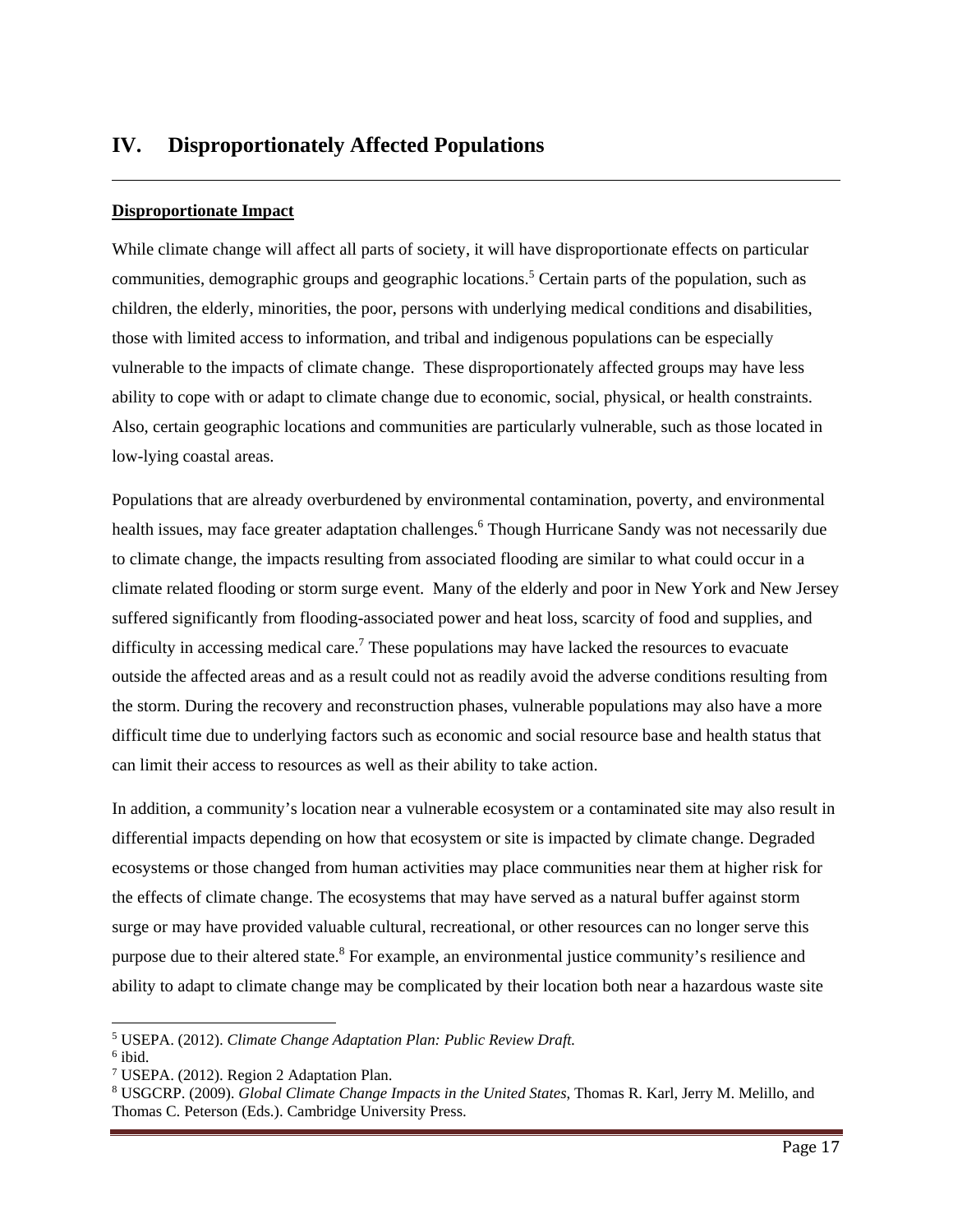and in an area prone to increased climate-related storm surge. It is important to recognize the factors that may compound a community's vulnerability to climate change in order to implement effective strategies to increase adaptive capacity.

Climate change may also pose unique challenges to tribes and other indigenous populations. Tribes are particularly vulnerable to the impacts of climate change, due to the integral nature of the environment within their traditional lifestyles and culture. Partly due to their dependence upon a specific area for their livelihood, the degree to which those geographic areas embody climate-sensitive environments, and their unique cultural, economic, or political characteristics and contexts, tribes and indigenous groups may be especially sensitive to climate change related shifts in their environment.<sup>9</sup> Their ability to cope with climate-related hazards is further restricted by limited access to preparedness, response, and recovery resources.10 While tribes and indigenous populations will likely be disproportionately vulnerable to climate change, they are uniquely positioned to provide valuable community level, culturally relevant data, information on climate change impacts, and relevant solutions.

and human health.<sup>12</sup> For instance, Alaskan Natives are one population that is experiencing disproportionate impacts from climate change. Temperature increases associated with climate change have led to the melting of permafrost. In some cases, permafrost acts as a barrier to the transport of contaminants. With increased temperatures, thawing could allow contaminants to migrate more freely to adjoining areas and those effects would only accelerate with continued changes in the climate.<sup>11</sup> In several Alaskan coastal communities, melting ice and erosion have caused landfills to fall into the ocean, affecting environmental

#### **Partnerships**

1

States, tribes, and local communities share responsibility for protecting human health and the environment, and partnerships with EPA are at the heart of the country's environmental protection system. These partnerships will be critical for efficient, effective, and equitable implementation of climate adaptation strategies. Strong partnerships make the most effective use of partners' respective bodies of knowledge, resources, and talents. Below is a summary of how OSWER currently works with underserved populations and tribes.

<sup>&</sup>lt;sup>9</sup> USEPA. (2012). Climate Change Adaptation Plan: Public Review Draft.

<sup>&</sup>lt;sup>10</sup> Cutter, S.L. and C. Finch. (2008). "Temporal and spatial changes in social vulnerability to natural hazards." *Proceedings of the National Academy of Science 105(7): 2301-2306.*<br><sup>11</sup> USGCRP. (2009). *Global Climate Change Impacts in the United States*, Thomas R. Karl, Jerry M. Melillo, and

Thomas C. Peterson (Eds.). Cambridge University Press.

<sup>&</sup>lt;sup>12</sup> The National Climate Assessment and Development Advisory Committee Report (Draft for public comment)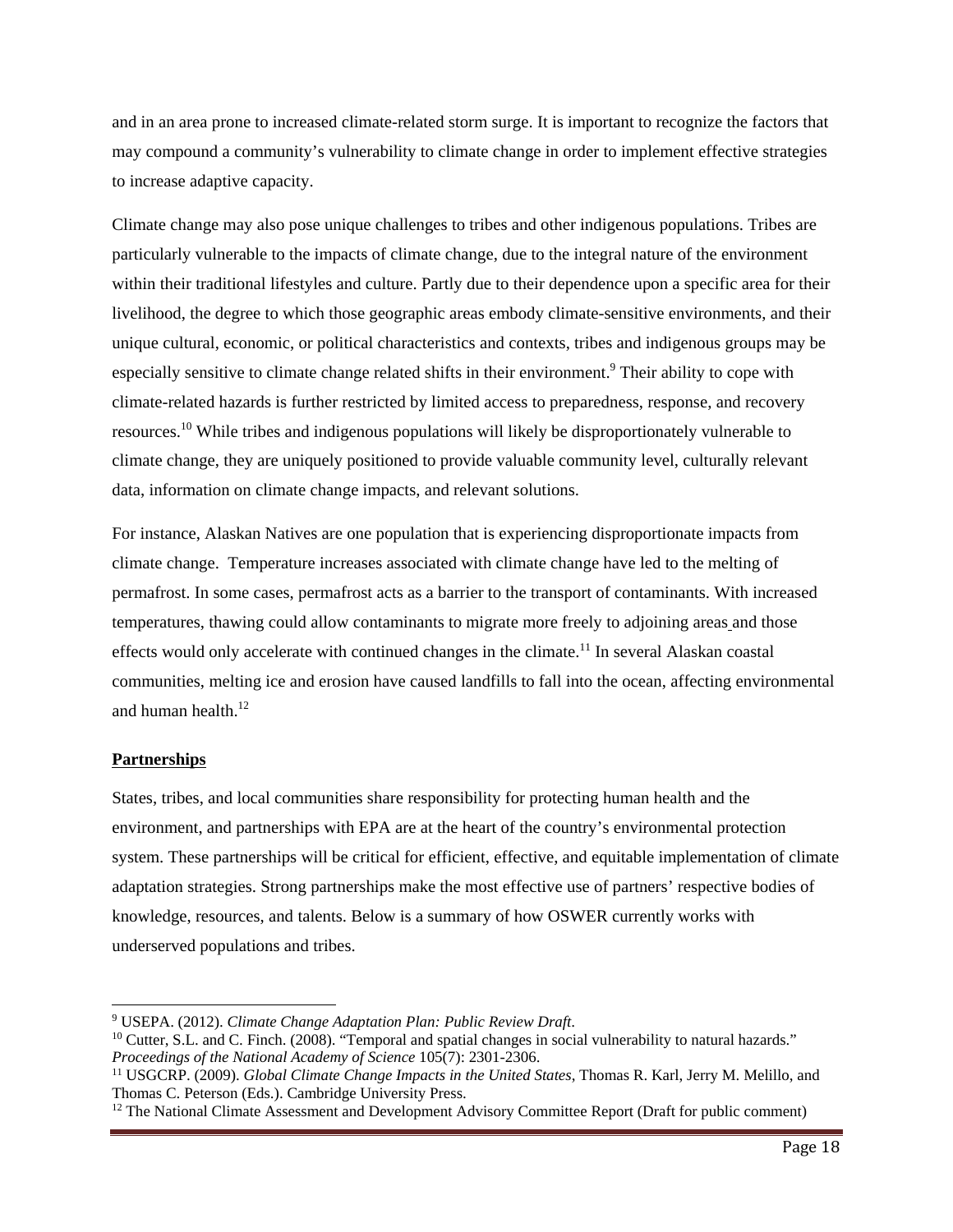#### *Ongoing Partnerships to Address Vulnerable Populations and Places*

 and can produce meaningful, measurable outcomes in low income and minority communities. OSWER has identified three focus areas to address environmental justice (EJ) in its programs. These focus areas are designed to integrate ongoing EJ activities and produce tangible outcomes in overburdened and underserved communities impacted by OSWER programs. These focus area activities listed below are designed to meaningfully advance EJ in OSWER programs, have EJ as the central focus,

- **Focus Area #1:** Incorporate EJ considerations into OSWER programs, policies, and activities by addressing disproportionately high, adverse human health and environmental impacts on overburdened and underserved populations to the greatest extent practicable and permitted by law
- **Focus Area #2:** Institute a continual learning process through training and the use of agency environmental justice tools to help OSWER staff better serve overburdened and underserved communities
- **Focus Area #3**: Expand community engagement approaches and increase partnership building which allows overburdened and underserved communities to meaningfully participate in decision making activities and address local environmental concerns.

#### *Ongoing Partnerships with Tribes*

l

EPA values its unique government-to-government relationship with Indian tribes in planning and decision making. This trust responsibility has been established over time and is further expressed in the *1984 EPA Policy for the Administration of Environmental Programs on Indian Reservations* and the *2011 Policy on Consultation and Coordination with Indian Tribes*. These policies recognize and support the sovereign decision-making authority of tribal governments. OSWER works as a partner with many Tribal Nations to implement OSWER programs. OSWER's partnership with tribes is based on its tribal strategy.13 The long-term goal of the tribal strategy is to support and provide direction for OSWER's Indian program, enhance outreach efforts with tribes on environmental protection in Indian country, and maintain consistency with EPA's Indian Policy. OSWER short-term strategies include:

- Ensure appropriate government-to-government consultation and communication with tribal leaders in accordance with EPA's *2011 Policy*.
- Build tribal capacity. OSWER provides support through training, financial support, and technical assistance to tribes to build capacity in assuming regulatory and program management responsibilities. Additionally, OSWER develops guidance and provides for research in

<sup>13</sup> USEPA, Office of Solid Waste and Emergency Response. (2008). *Tribal Strategy: EPA & Tribal Partnership to Preserve and Restore Land in Indian Country*.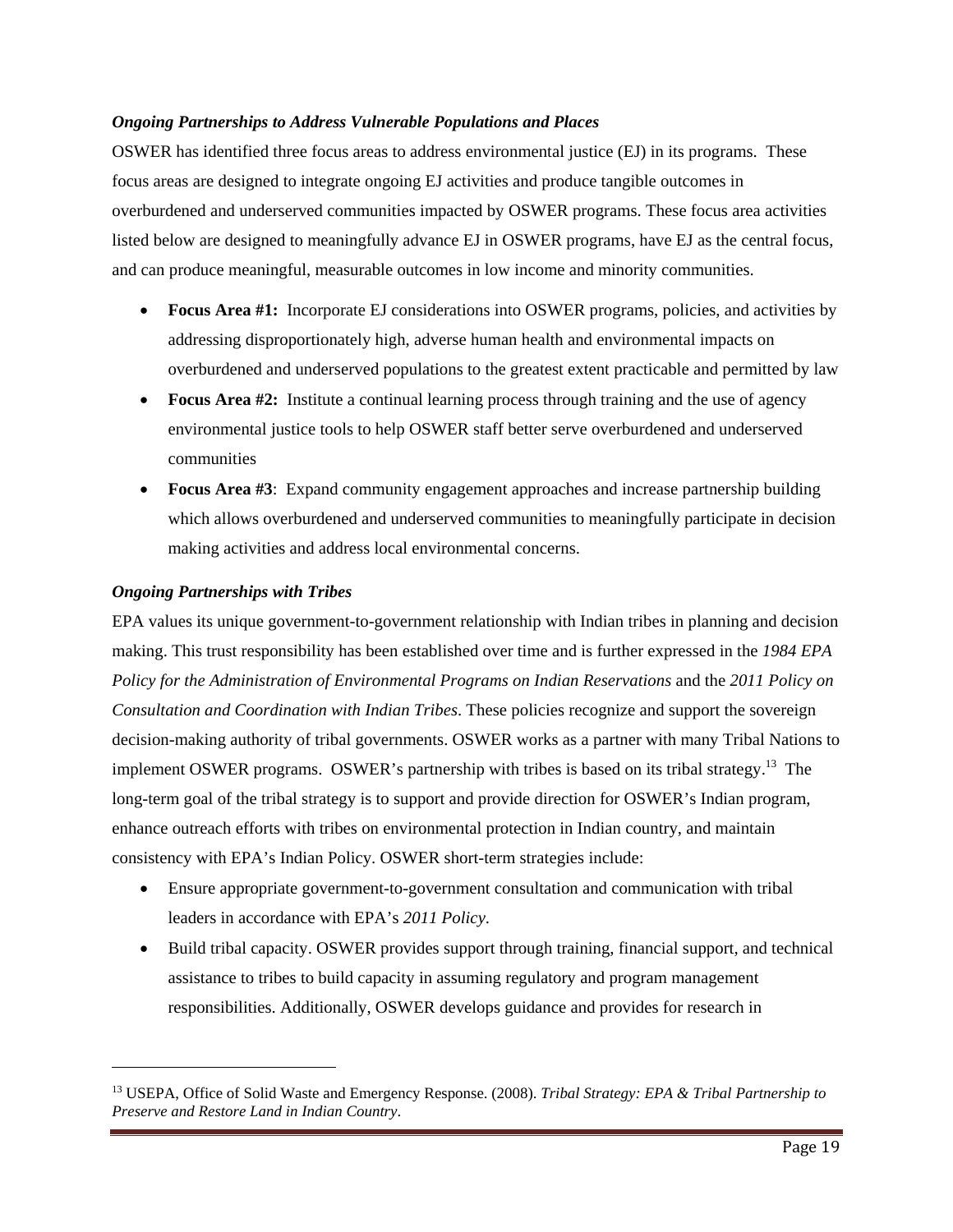cooperation with tribes to clarify key issues and/or obtain relevant information for addressing issues potentially affecting tribal health and the environment.

 Facilitate meaningful communication, coordination, and cooperation within OSWER on tribal issues and cultural awareness.

EPA engaged tribes through a formal consultation process in the development of the agency's *Climate Adaptation Plan.* Tribes identified erosion, temperature change, drought, and various changes in access to and quality of water as some of the most pressing issues. Tribes recommended a number of tools and strategies to address these issues, including improving access to data and information; supporting baseline research to better track the effects of climate change; developing community-level education and awareness materials; and providing financial and technical support. At the same time, tribes challenged EPA to coordinate climate change activities among federal agencies so that resources are better leveraged and administrative burdens are reduced.

#### **Priority Actions**

#### *Community Engagement*

One of the principles guiding OSWER's efforts to integrate climate adaptation into its programs, policies, and rules calls for its adaptation plans to prioritize helping people, places, and infrastructure that are most vulnerable to climate impacts, and to be designed and implemented with meaningful involvement from all parts of society. Within OSWER, community engagement is a critical component to how the office does its job of protecting human health and the environment. Effective community engagement is about a process of interactions that builds relationships over time and recognizes and emphasizes the community's role in identifying concerns and participating in formulating solutions. It establishes a framework for collaboration and deliberation. In the broadest sense, community engagement in environmental decision-making is the inclusion of the community in the process of defining the problem and developing solutions and alternatives.

For climate change decision-making processes to be effective they must be transparent and accessible and communities must be well informed and engaged. Communities should therefore have access to clear and understandable information. The local knowledge and input gained from meaningful engagement with the full diversity of the community will help to strengthen OSWER's decisions about climate change adaptation and the actions developed to address vulnerabilities, ensuring that these activities are well suited to the community's particular needs and circumstances. OSWER will work in partnership with communities to increase their adaptive capacity and resilience to climate change impacts. These efforts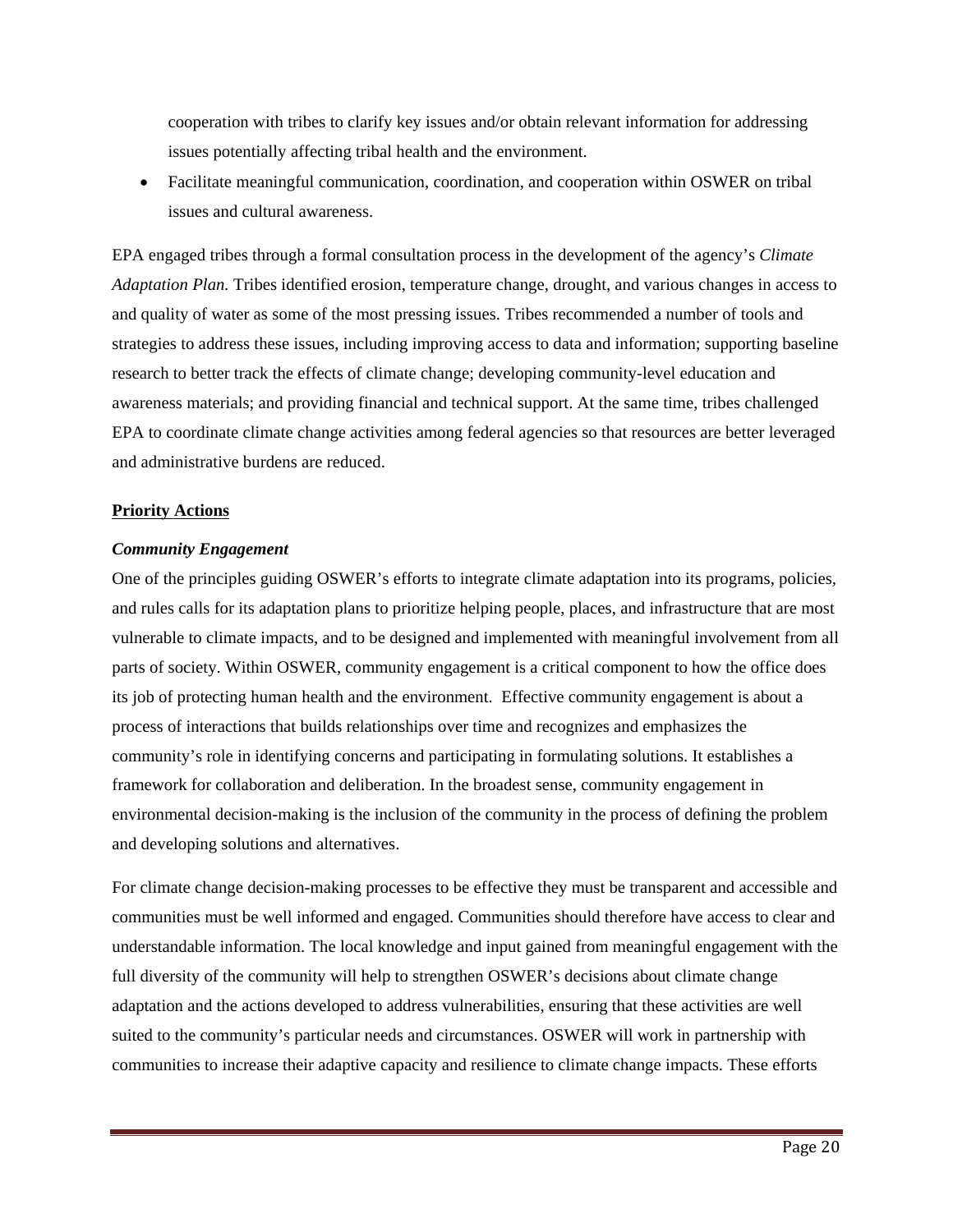will be informed by experiences with the impacts of previous extreme weather events (*e.g.*, Hurricane Katrina and Superstorm Sandy) and the subsequent recovery efforts.

Adaptation actions must recognize and be tailored to the specific issues at the regional, state, local, and community levels.<sup>14</sup> OSWER can provide federal leadership, guidance, information, and support which are vital to planning for and implementing adaptive actions, however, adaptation planning must include collaboration between multiple stakeholders including state and local governments, tribes, communities, non-governmental organizations and others.

#### *Vulnerable Population Actions*

OSWER will give special attention to populations and places that are most vulnerable to climate related impacts to its sites. OSWER will also continue to work to better understand the populations that surround these sites in order to expand its knowledge on potential impacts and better protect vulnerable communities and places.

#### Actions:

- Work with the agency's climate change workgroup and EPA's Office of Research and Development to ensure consistent mapping data and protocols to better understand the intersections of climate impacts and population vulnerability and help to inform future policy and office activities and ensure they take evolving climate science into account.
- Review and update as necessary, existing community engagement tools and training to incorporate climate change concerns in how we partner with communities, based on new knowledge relating to climate change.

In addition, the Community Engagement Network being created by OSWER may provide a valuable internal forum for sharing and gathering information about best practices for engaging communities in climate change conversations.

### *Tribal Actions*

l

Supporting the development of adaptive capacity among tribes is a priority for the EPA. Networks and partnerships already in place will be used to assist tribes with climate change issues, including Regional Tribal Operations Committees, the Institute for Tribal Environmental Professionals and the Indian General Assistance Program. Transparency and information sharing will be a focus, in order to leverage activities already taking place within EPA offices and tribal governments.

<sup>14</sup> USGCRP. (2009). *Global Climate Change Impacts in the United States*, Thomas R. Karl, Jerry M. Melillo, and Thomas C. Peterson (Eds.). Cambridge University Press.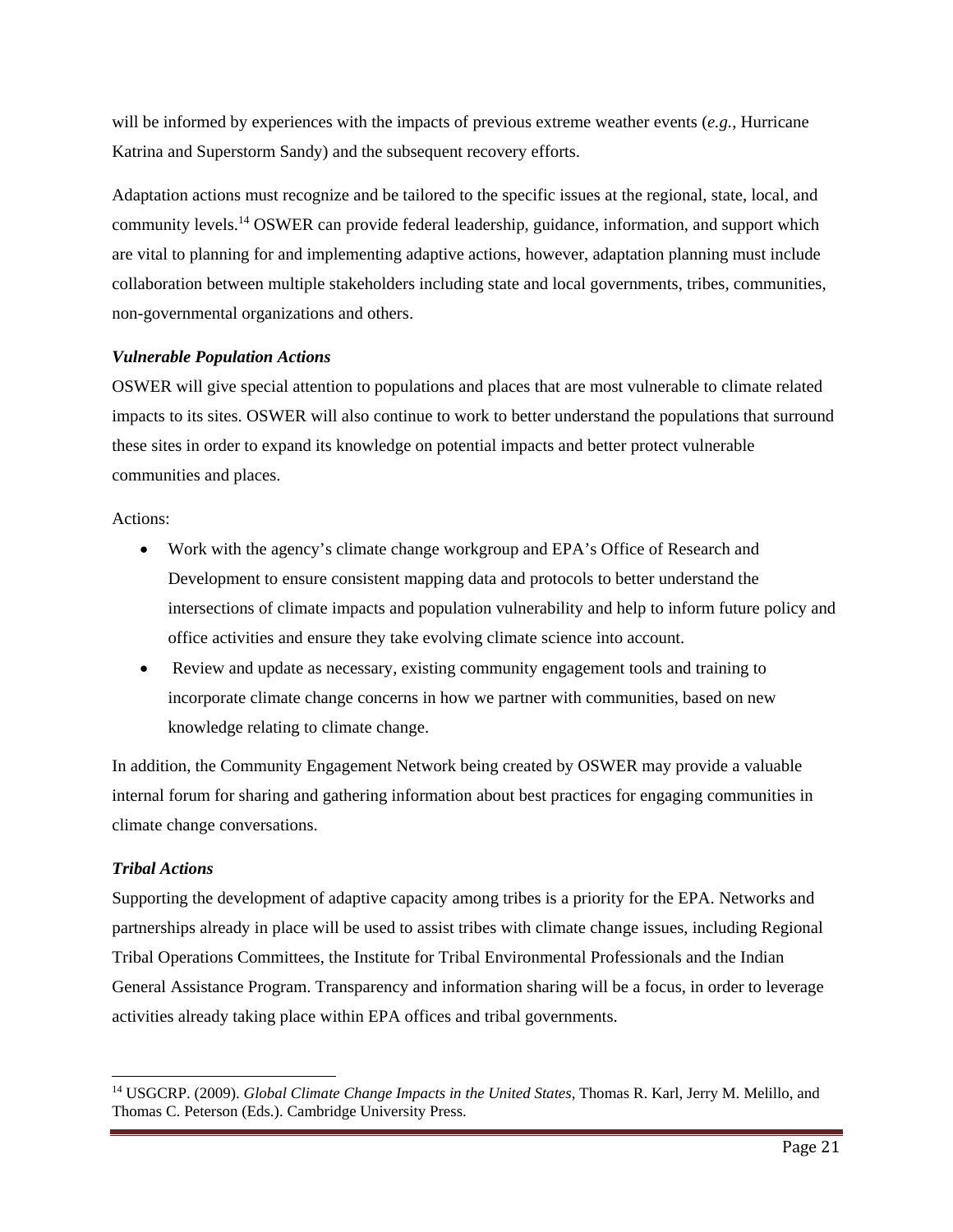Actions:

- Work with the agency's climate change workgroup and EPA's Office of Research and Development to share mapping data and protocols with its partners, including tribes to help inform their adaptation activities.
- Assist the Institute for Environmental Tribal Professionals (ITEP) in developing adaptation into their normal climate change training.

Collaborative efforts on climate change will benefit from the expertise provided by tribal partners and the Traditional Ecological Knowledge (TEK) they possess. TEK is a valuable body of knowledge in assessing the current and future impacts of climate change and has been used by tribes for millennia as a valuable tool to adapt to changing surroundings. Consistent with the principles in EPA's Indian Policy, TEK should be viewed as a complementary resource that can inform planning and decision making.

#### *Supporting Regions*

While OSWER headquarters program offices are taking actions to address climate change adaptation, much of the work with tribes and vulnerable populations will occur within the EPA regions, since climate change has many impacts that transcend media and regional boundaries. OSWER plans to coordinate with and support regional and program office actions by working to ensure that they have access to evolving climate science and standardized data to inform policy and other activities. For instance, data could be used for mapping impacts relating to vulnerable populations and tribes. Data driven mapping will help ensure that adaptation actions can be prioritized and tailored to those populations who are most at risk for disproportionate impact from climate change. Data can also be shared with tribes to help them create adaptation strategies to address their climate change impacts.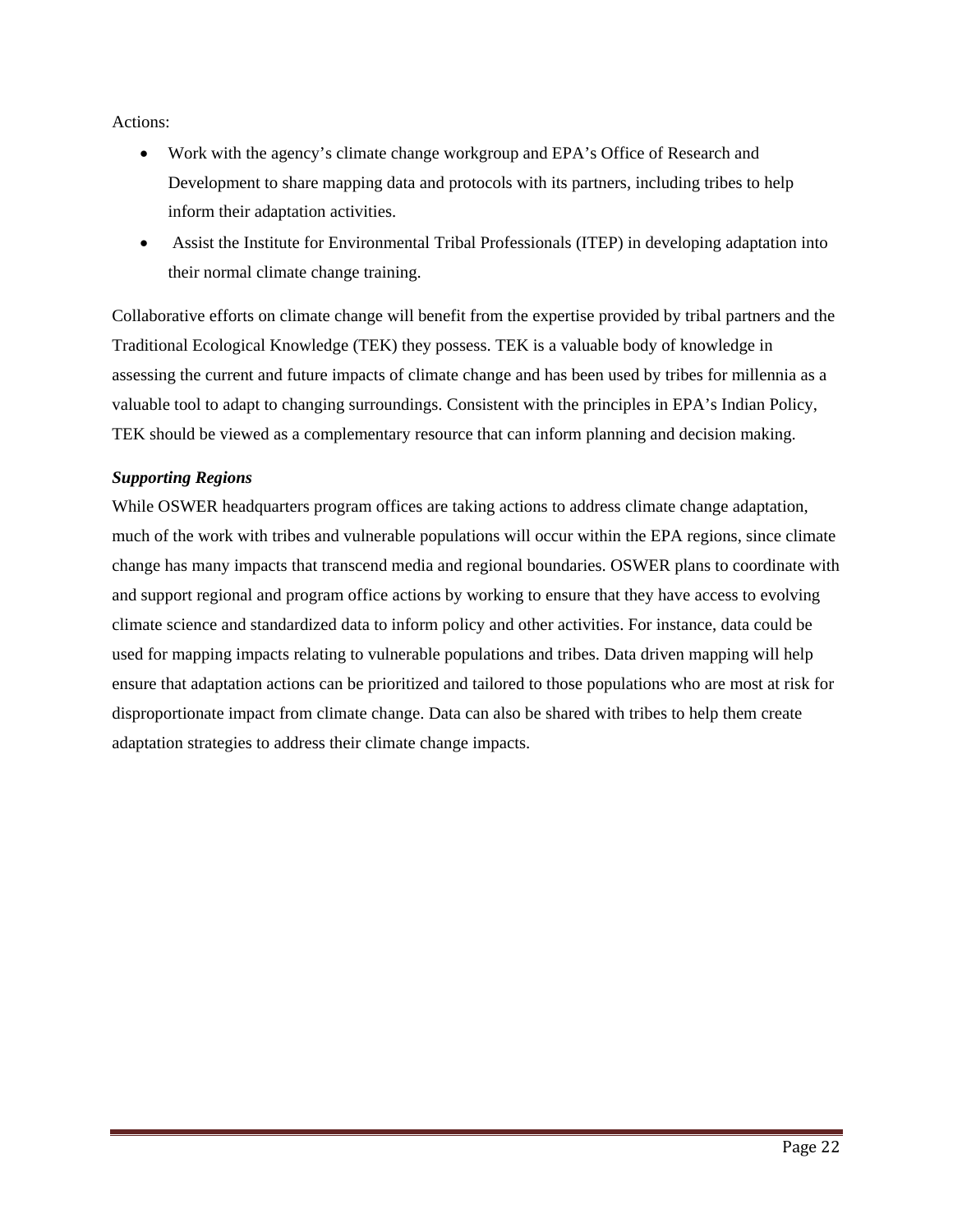## **V. Measures and Evaluation**

The actions proposed in this plan expand OSWER's efforts to mainstream and integrate climate change adaptation into its programs. OSWER will monitor the status of climate science, particularly as it relates to known or anticipated impacts on OSWER's program areas, as well as the effectiveness of its program activities under changing conditions, and update or adjust its direction as necessary. OSWER commits to periodically publicly reporting on progress implementing these actions and what it has accomplished in website updates or factsheets.

To measure and evaluate progress toward completing actions, the workgroup that developed this document will continue to meet to discuss progress implementing actions and share information that may assist other offices in their efforts. Collaborative tools may also be utilized to facilitate the discussion.

## **VI. Legal and Enforcement Issues**

OSWER works closely with the Office of General Counsel (OGC) to ensure that its actions are legally supported and in compliance with all applicable laws. OSWER will continue to work with OGC as it plans for and develops programming related to adaptation and the impacts of climate change.

OSWER will partner with the Office of Site Remediation Enforcement (OSRE) to address enforcement concerns related to climate change issues. OSWER and OSRE will work together to develop tools that address climate change policy questions as well as site-specific issues.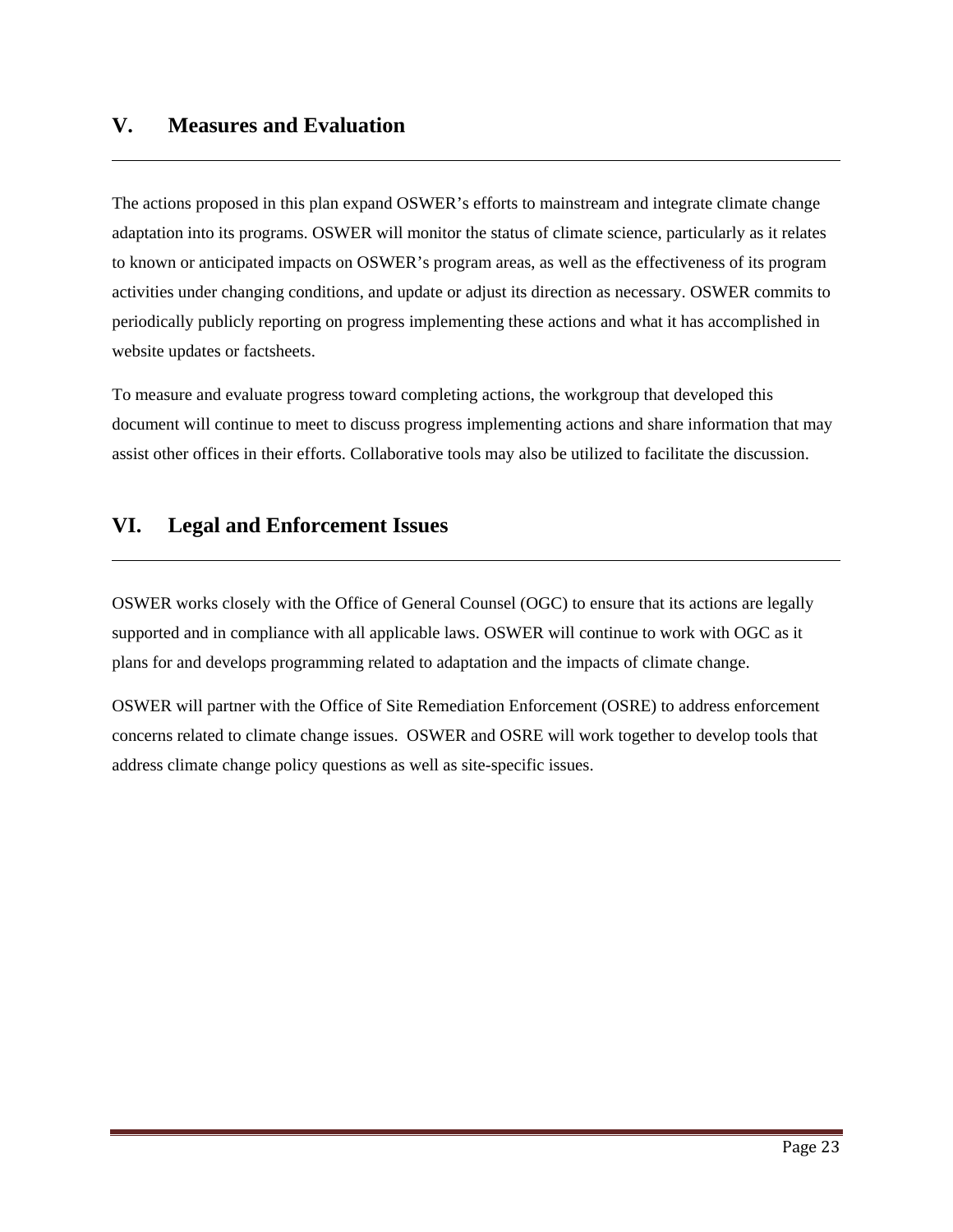## **Appendix A – Effect of Climate Change Impacts on OSWER Program Vulnerabilities**

The  $*$  symbol indicates climate change impacts that are expected to significantly contribute to the identified program vulnerabilities. Note: The likelihood of occurrence for each climate change impact is taken from EPA's Climate Change Adaptation Plan. Additional sources are found at the end of the table.

|                                                                                                                                                                                                                                            |                                           |                                                |                                |                                      | <b>Climate Change Impact</b>                                      |                                                                   |                                             |                                                                      |                                                      |
|--------------------------------------------------------------------------------------------------------------------------------------------------------------------------------------------------------------------------------------------|-------------------------------------------|------------------------------------------------|--------------------------------|--------------------------------------|-------------------------------------------------------------------|-------------------------------------------------------------------|---------------------------------------------|----------------------------------------------------------------------|------------------------------------------------------|
|                                                                                                                                                                                                                                            | ncreased<br>extreme<br>temps <sup>1</sup> | average temp<br>changes in<br><b>Sustained</b> | Sea level<br>rise <sup>2</sup> | permafrost <sup>3</sup><br>Decreased | precipitation<br>Decreased<br>increasing<br>uncreasing<br>drought | precipitation<br><b>Increased</b><br>events <sup>1</sup><br>heavy | flood risk <sup>4</sup><br><b>Increased</b> | frequency &<br>৳<br>wildfires <sup>5</sup><br>Increased<br>intensity | hurricanes <sup>1</sup><br>intensity of<br>Increased |
| <b>Program Vulnerability</b>                                                                                                                                                                                                               |                                           | <b>Very Likely</b>                             |                                | Likely                               |                                                                   |                                                                   |                                             |                                                                      |                                                      |
| Preserving Land - Proper Management of Hazardous and Non-Hazardous Wastes                                                                                                                                                                  |                                           |                                                |                                |                                      |                                                                   |                                                                   |                                             |                                                                      |                                                      |
| Design and placement of RCRA Treatment, Storage and Disposal<br>facilities, non-hazardous Subtitle D landfills, Superfund remedies and<br>municipal recycling facilities may need to change to accommodate<br>climate change impacts.      |                                           |                                                |                                |                                      |                                                                   |                                                                   |                                             |                                                                      |                                                      |
| Hazardous waste permitting requirements may need to be updated to<br>reflect climate change impacts.                                                                                                                                       | *                                         | ☀                                              |                                | *                                    |                                                                   |                                                                   | 兼                                           |                                                                      |                                                      |
| Current waste management capacity, including interim capacity, may<br>be insufficient to handle surges in necessary treatment and disposal of<br>hazardous and municipal wastes, as well as mixed wastes generated<br>from climate events. |                                           |                                                |                                |                                      |                                                                   |                                                                   |                                             |                                                                      |                                                      |
| Levels of necessary financial assurance at RCRA and CERCLA facilities<br>may need to adjust for increased risks/liabilities at specific facilities<br>that may be directly affected by climate change impacts.                             |                                           |                                                |                                |                                      |                                                                   |                                                                   |                                             |                                                                      |                                                      |
| Preserving Land - Reducing Chemical Risks and Releases                                                                                                                                                                                     |                                           |                                                |                                |                                      |                                                                   |                                                                   |                                             |                                                                      |                                                      |
| Remediation and containment strategies and materials used in<br>construction may need to be strengthened to reflect changing climate<br>conditions.                                                                                        |                                           |                                                |                                |                                      |                                                                   |                                                                   |                                             |                                                                      |                                                      |
| Current equipment, scientific monitoring and sampling protocols on<br>sites may no longer be effective and therefore may require<br>adjustments due to climate change impacts.                                                             |                                           |                                                |                                |                                      |                                                                   |                                                                   |                                             |                                                                      |                                                      |
| Current assumptions regarding protectiveness of remediation and<br>containment methods may not reflect changing climate impacts.                                                                                                           |                                           |                                                |                                |                                      |                                                                   |                                                                   |                                             |                                                                      |                                                      |
| Spill Prevention Plans may need to be updated due to the significant<br>increases in the incidence of flooding and storm events.                                                                                                           |                                           |                                                | *                              |                                      |                                                                   |                                                                   |                                             |                                                                      |                                                      |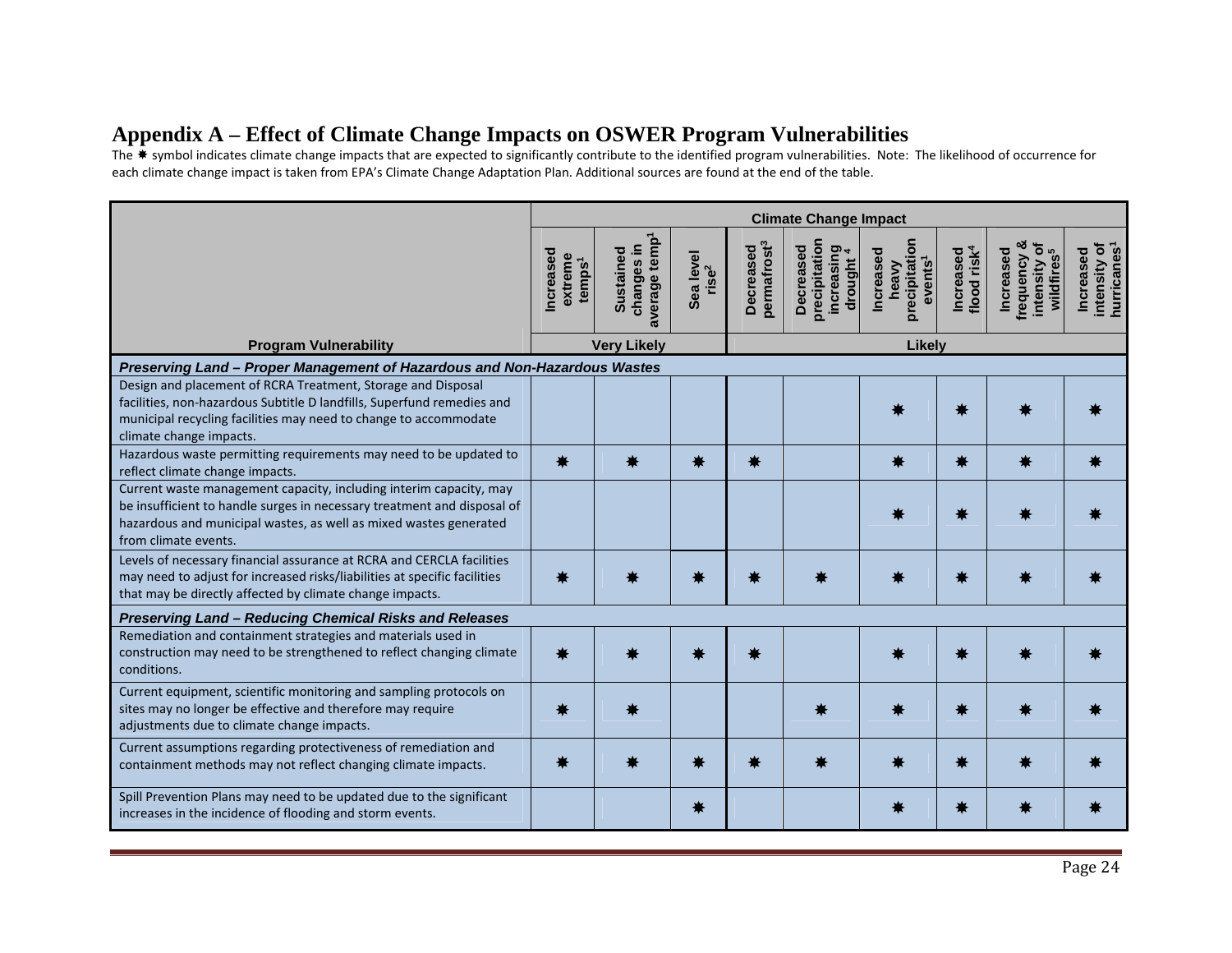|                                                                                                                                                                                       |                                            |                                                             |                                |                                      | <b>Climate Change Impact</b>                                            |                                                            |                                      |                                                                    |                                                      |
|---------------------------------------------------------------------------------------------------------------------------------------------------------------------------------------|--------------------------------------------|-------------------------------------------------------------|--------------------------------|--------------------------------------|-------------------------------------------------------------------------|------------------------------------------------------------|--------------------------------------|--------------------------------------------------------------------|------------------------------------------------------|
|                                                                                                                                                                                       | Increased<br>extreme<br>temps <sup>1</sup> | average temp <sup>1</sup><br>changes in<br><b>Sustained</b> | Sea level<br>rise <sup>2</sup> | permafrost <sup>3</sup><br>Decreased | precipitation<br>increasing<br>drought <sup>4</sup><br><b>Decreased</b> | precipitation<br>Increased<br>events <sup>1</sup><br>heavy | flood risk <sup>4</sup><br>Increased | frequency &<br>intensity of<br>wildfires <sup>5</sup><br>Increased | hurricanes <sup>1</sup><br>intensity of<br>Increased |
| <b>Program Vulnerability</b>                                                                                                                                                          |                                            | <b>Very Likely</b>                                          |                                | Likely                               |                                                                         |                                                            |                                      |                                                                    |                                                      |
| <b>Restoring Land</b>                                                                                                                                                                 |                                            |                                                             |                                |                                      |                                                                         |                                                            |                                      |                                                                    |                                                      |
| Site characterization and design of cleanups may not reflect changing<br>climate conditions.                                                                                          | ₩                                          | ₩                                                           | *                              |                                      | ₩                                                                       | ₩                                                          | ₩                                    |                                                                    | ₩                                                    |
| Risk factors and rankings for risk-based cleanup strategies may need to<br>be reassessed based on changing climate conditions.                                                        |                                            |                                                             | *                              |                                      |                                                                         | ₩                                                          | *                                    |                                                                    |                                                      |
| Changing climate conditions may impact continued remedy<br>effectiveness.                                                                                                             | *                                          |                                                             | *                              |                                      | ☀                                                                       | ₩                                                          | *                                    |                                                                    |                                                      |
| Remedies that are "complete" or are long-term actions may no longer<br>be protective and resilient as climate conditions change at site.                                              | *                                          |                                                             | ☀                              | ☀                                    | ₩                                                                       | ₩                                                          | *                                    |                                                                    |                                                      |
| Increased contaminant migration may lead to boundary changes at<br>current sites or creation of new sites.                                                                            |                                            |                                                             | ☀                              | ☀                                    |                                                                         | ₩                                                          | ₩                                    |                                                                    |                                                      |
| Changes in climate conditions may alter assumptions about<br>contaminant form/volatility.                                                                                             | ☀                                          | ₩                                                           | *                              |                                      | ₩                                                                       | ₩                                                          | ₩                                    |                                                                    |                                                      |
| Current scientific monitoring and sampling protocols on sites may no<br>longer be effective.                                                                                          | ☀                                          | ☀                                                           |                                |                                      | ☀                                                                       | ₩                                                          | ₩                                    | ₩                                                                  |                                                      |
| Safety procedures on sites may not reflect likelihood or intensity of<br>surrounding conditions.                                                                                      | ☀                                          | 鮝                                                           | ₩                              |                                      |                                                                         | ₩                                                          | *                                    | ₩                                                                  |                                                      |
| Availability of utilities and transportation infrastructure may be limited<br>as a result of increased impacts to those systems.                                                      | *                                          |                                                             | ☀                              | ☀                                    |                                                                         | ₩                                                          | *                                    | ₩                                                                  |                                                      |
| Current assumptions regarding protectiveness of remediation and<br>containment methods may not reflect changing climate impacts.                                                      | ☀                                          | ₩                                                           | *                              | ☀                                    | ☀                                                                       | *                                                          | *                                    | ₩                                                                  |                                                      |
| Periodic evaluations of implemented remedies may not incorporate all<br>climate change impacts, including changes in frequency and intensity<br>that may impact remedy effectiveness. | ₩                                          |                                                             | ☀                              |                                      |                                                                         | ₩                                                          | ☀                                    |                                                                    |                                                      |
| Use of natural resources impacted by sites may change as a result of<br>increased need, resource scarcity, or compromised resources.                                                  |                                            |                                                             | ₩                              |                                      | ₩                                                                       |                                                            | 兼                                    |                                                                    |                                                      |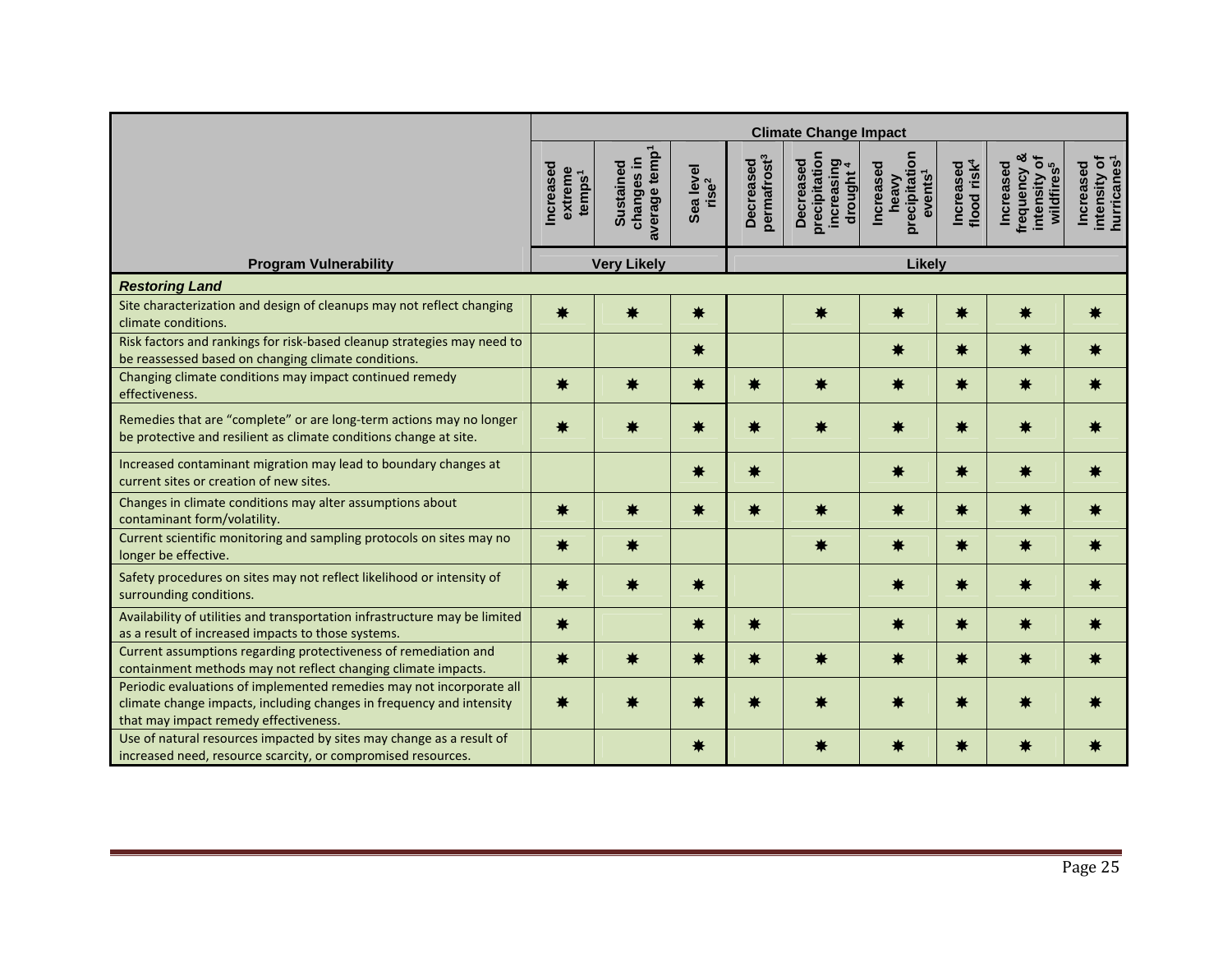|                                                                                                                                                                                                                                            | <b>Climate Change Impact</b>              |                                              |                                   |                                            |                                                                  |                                           |                         |                                   |                                    |  |
|--------------------------------------------------------------------------------------------------------------------------------------------------------------------------------------------------------------------------------------------|-------------------------------------------|----------------------------------------------|-----------------------------------|--------------------------------------------|------------------------------------------------------------------|-------------------------------------------|-------------------------|-----------------------------------|------------------------------------|--|
|                                                                                                                                                                                                                                            | ncreasec<br>extreme<br>temps <sup>1</sup> | temp<br>≘.<br>Sustained<br>changes<br>verage | level<br>rise <sup>1</sup><br>Sea | <b>permafrost<sup>2</sup></b><br>Decreased | orecipitation<br>increasing<br>Decreased<br>drought <sup>:</sup> | precipitati<br>ncrease<br>events<br>heavy | Increased<br>flood risk | requency<br>wildfire<br>intensity | hurricanes<br>ncrease<br>intensity |  |
| <b>Program Vulnerability</b>                                                                                                                                                                                                               |                                           | <b>Very Likely</b>                           |                                   |                                            |                                                                  | <b>Likely</b>                             |                         |                                   |                                    |  |
| <b>Emergency Response</b>                                                                                                                                                                                                                  |                                           |                                              |                                   |                                            |                                                                  |                                           |                         |                                   |                                    |  |
| Current levels of administrative, enforcement, and emergency<br>response staff may be insufficient to cover needs if number of<br>extreme events increase.                                                                                 |                                           |                                              |                                   |                                            |                                                                  | ₩                                         | 兼                       |                                   |                                    |  |
| Sufficient capability and capacity for conducting necessary lab analysis<br>following significant weather events may not be available.                                                                                                     |                                           |                                              |                                   |                                            |                                                                  | ₩                                         | ☀                       |                                   |                                    |  |
| Current waste management capacity, including interim capacity, may<br>be insufficient to handle surges in necessary treatment and disposal of<br>hazardous and municipal wastes, as well as mixed wastes generated<br>from climate events. |                                           |                                              |                                   |                                            |                                                                  | ₩                                         | 嶣                       |                                   |                                    |  |
| Training needs (both current and future) are likely to increase in order<br>to meet the increase demand for response actions.                                                                                                              |                                           |                                              |                                   |                                            |                                                                  | ₩                                         | *                       |                                   |                                    |  |
| Existing emergency planning currently required or employed by<br>OSWER may not sufficiently consider elevated risks from multiple<br>climate impacts.                                                                                      |                                           |                                              |                                   |                                            |                                                                  | ₩                                         | *                       |                                   |                                    |  |

1. IPCC. (2012). "Summary for Policymakers." In: *Managing the Risks of Extreme Events and Disasters to Advance Climate Change Adaptation.* C.B. Field, V. Barros, T.F. Stocker, D. Qin, D.J. Dokken, K.L. Ebi, M.D. Mastrandrea,K.J. Mach, G.‐K. Plattner, S.K. Allen, M. Tignor, and P.M. Midgley (Eds.). *A Special Report of Working Groups I and II of the Intergovernmental Panel on Climate Change.* Cambridge University Press, Cambridge, UK, and New York, NY, USA.

2. IPCC. (2008). *Climate Change and Water: Technical Paper of the Intergovernmental Panel on Climate Change*. B.C. Bates, Z.W. Kundzewicz, S. Wu and J.P. Palutikof, Eds. IPCC Secretariat, Geneva.

3. USGCRP. (2009). *Global Climate Change Impacts in the United States*. Thomas R. Karl, Jerry M. Melillo, and Thomas C. Peterson (Eds.). Cambridge University Press.

4. IPCC. (2007). Climate Change 2007: Impacts, Adaptation and Vulnerability. Contribution of Working Group II to the Fourth Assessment Report of the *Intergovernmental Panel on Climate Change.* M.L. Parry, O.F. Canziani, J.P. Palutikof, P.J. van der Linden and C.E.Hanson (Eds.), Cambridge, UK : Cambridge University Press.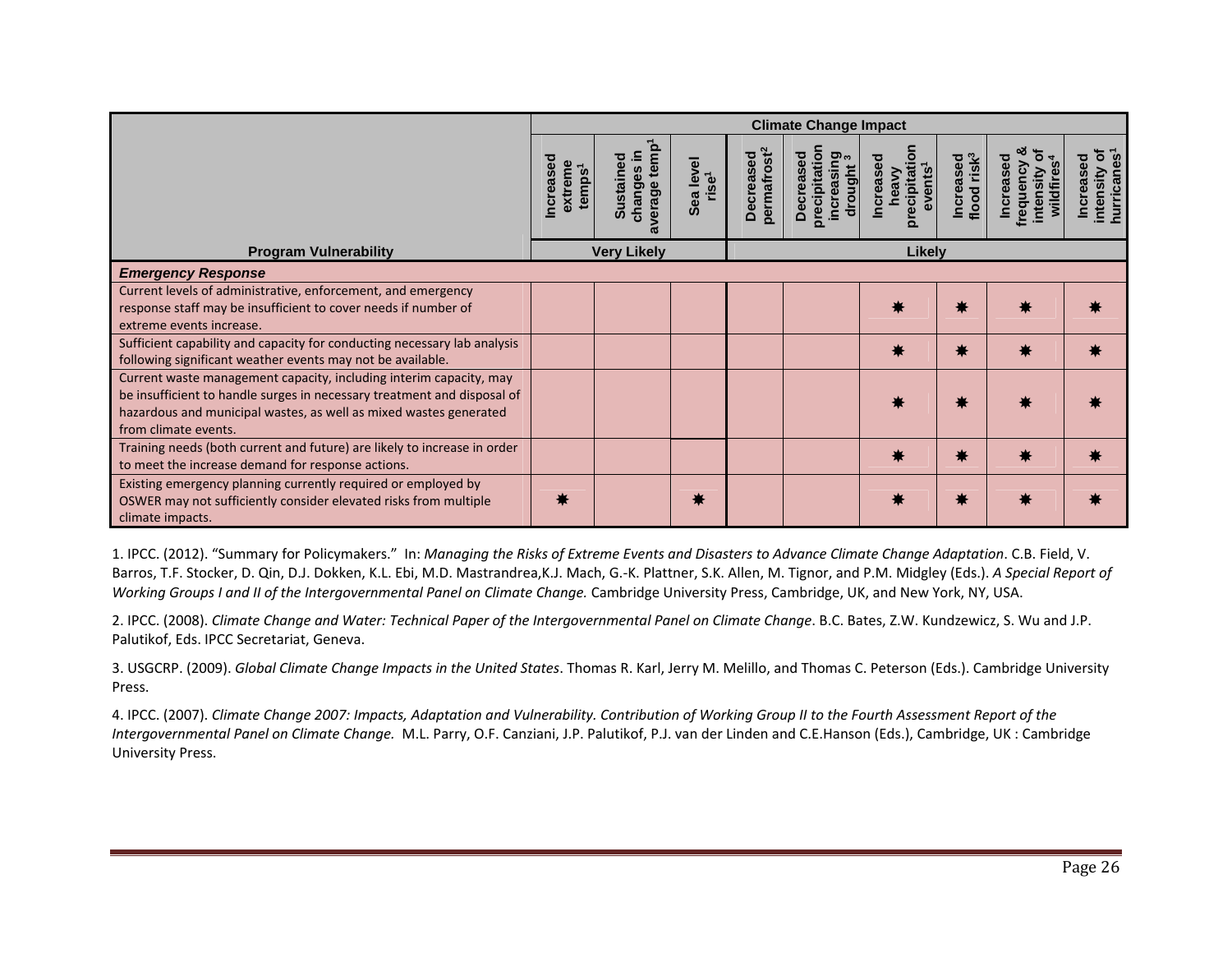# **Appendix B – Vulnerability Scorecard<sup>1</sup>**

|                                                                                                                      |                             |                              | <b>Characterization Criteria</b>      |                                | <b>Opportunities for OSWER to Make a Difference</b> |                                         |                                                    |                                                   |                                                             |  |
|----------------------------------------------------------------------------------------------------------------------|-----------------------------|------------------------------|---------------------------------------|--------------------------------|-----------------------------------------------------|-----------------------------------------|----------------------------------------------------|---------------------------------------------------|-------------------------------------------------------------|--|
|                                                                                                                      |                             |                              | Scale of<br>impact                    | Likelihood of<br>occurrence    |                                                     | Role for EPA<br>expertise?<br>technical | considered?<br>Are climate<br>currently<br>impacts | Would build<br>momentum<br>or leverage<br>current | into ongoing<br>incorporate<br>activities<br>effort?<br>Gan |  |
| <b>Program Vulnerability</b>                                                                                         | <b>Office</b>               | <b>Total</b><br><b>Score</b> | <b>Scale 1-10</b><br>10(High) -1(Low) |                                | <b>Total</b><br><b>Score</b>                        | Scale 1-5<br>5(Yes)-1(No)               | Scale 1-5<br>$5(Not)$ –<br>1(Fully)                |                                                   | Scale 1-5<br>5(Very Likely)-1(Not Likely)                   |  |
| Preserving Land - Proper Management of Hazardous and Non-Hazardous Wastes                                            |                             |                              |                                       |                                |                                                     |                                         |                                                    |                                                   |                                                             |  |
| Design and placement of RCRA Treatment, Storage and                                                                  | <b>FFRRO</b>                | 6                            | 5                                     | $\mathbf{1}$                   | 12                                                  | $\overline{4}$                          | $\overline{2}$                                     | 3                                                 | 3                                                           |  |
| Disposal facilities, non-hazardous Subtitle D landfills,                                                             | <b>ORCR</b>                 | $\boldsymbol{6}$             | 5                                     | $\overline{1}$                 | 10                                                  | $\overline{2}$                          | 3                                                  | $\overline{4}$                                    | $\mathbf{1}$                                                |  |
| Superfund remedies and municipal recycling facilities may<br>need to change to accommodate climate change impacts.   | <b>OSRTI</b>                | $\sqrt{6}$                   | 5                                     | $\mathbf{1}$                   | 18                                                  | 5 <sup>5</sup>                          | 3                                                  | 5                                                 | 5                                                           |  |
| Hazardous waste permitting requirements may need to be                                                               | <b>FFRRO</b>                | 15                           | 10                                    | 5                              | 14                                                  | 5                                       | $\overline{2}$                                     | $\overline{4}$                                    | 3                                                           |  |
| updated to reflect climate change impacts.                                                                           | <b>ORCR</b>                 | 6                            | 5                                     | $\mathbf{1}$                   | 13                                                  | 5                                       | $\overline{3}$                                     | $\overline{4}$                                    | $\mathbf{1}$                                                |  |
| Current waste management capacity may be insufficient to                                                             | <b>FFRRO</b>                | 20                           | 10                                    | 10                             | 8                                                   | $\overline{1}$                          | $\overline{\mathbf{3}}$                            | $\overline{3}$                                    | $\overline{1}$                                              |  |
| handle surges in necessary treatment and disposal of                                                                 | <b>ORCR</b>                 | 15                           | 5                                     | 10                             | 15                                                  | $\overline{4}$                          | $\overline{3}$                                     | $\overline{4}$                                    | $\overline{4}$                                              |  |
| hazardous and municipal wastes, as well as mixed wastes<br>generated from climate events.                            | <b>OSRTI</b>                | 15                           | 5                                     | 10                             | 18                                                  | 5                                       | 3                                                  | 5                                                 | 5                                                           |  |
| Levels of necessary financial assurance at RCRA and CERCLA                                                           | <b>FFRRO</b>                | 10                           | 5                                     | 5                              | 12                                                  | $\overline{4}$                          | $\overline{2}$                                     | $\overline{3}$                                    | $\overline{3}$                                              |  |
| facilities may need to adjust for increased risks/liabilities at                                                     | <b>ORCR</b>                 | 10                           | 5                                     | 5                              | 8                                                   | $\overline{3}$                          | $\overline{3}$                                     | $\mathbf{1}$                                      | $\mathbf{1}$                                                |  |
| specific facilities that may be directly affected by climate<br>change impacts.                                      | <b>OSRTI</b>                | 10                           | 5                                     | 5                              | 15                                                  | 5 <sup>5</sup>                          | 3                                                  | $\overline{4}$                                    | $\overline{3}$                                              |  |
| Preserving Land - Reducing Chemical Risks and Releases                                                               |                             |                              |                                       |                                |                                                     |                                         |                                                    |                                                   |                                                             |  |
| Remediation and containment strategies and materials used                                                            | <b>FFRRO</b>                | 15                           | 8                                     | $\overline{7}$                 | 8                                                   | $\mathbf{1}$                            | $\overline{2}$                                     | $\overline{3}$                                    | $\overline{2}$                                              |  |
| in construction may need to be strengthened to reflect                                                               | <b>ORCR</b>                 | 10                           | 5                                     | 5                              | 14                                                  | 5                                       | 3                                                  | $\overline{4}$                                    | $\overline{2}$                                              |  |
| changing climate conditions.                                                                                         | <b>OSRTI</b>                | 10                           | 5                                     | 5                              | 18                                                  | 5                                       | 3                                                  | 5                                                 | 5                                                           |  |
| Current equipment, scientific monitoring and sampling<br>protocols on sites may no longer be effective and therefore | <b>FFRRO</b><br><b>ORCR</b> | 12<br>$\overline{2}$         | 5                                     | $\overline{7}$<br>$\mathbf{1}$ | 10<br>9                                             | $\mathbf{1}$<br>$\overline{4}$          | $\overline{3}$<br>3                                | $\overline{3}$                                    | $\overline{3}$<br>$\mathbf{1}$                              |  |
| may require adjustments due to climate change impacts.                                                               | <b>OSRTI</b>                | $\overline{2}$               | $\mathbf{1}$<br>$\mathbf{1}$          | $\overline{1}$                 | 18                                                  | 5                                       | 3                                                  | $\mathbf{1}$<br>5                                 | 5                                                           |  |
| Current assumptions regarding protectiveness of remediation                                                          | <b>FFRRO</b>                | 10                           | 5                                     | 5                              | 8                                                   | $\mathbf{1}$                            | $\overline{2}$                                     | $\overline{4}$                                    | $\mathbf{1}$                                                |  |
| and containment methods may not reflect changing climate                                                             | <b>ORCR</b>                 | 15                           | 5                                     | 10                             | 6                                                   | $\overline{3}$                          |                                                    | $\overline{2}$                                    | $\mathbf{1}$                                                |  |
| impacts.                                                                                                             | <b>OSRTI</b>                | 16                           | 8                                     | 8                              | 8                                                   | $\overline{2}$                          | $\overline{3}$                                     | $\mathbf{1}$                                      | $\overline{2}$                                              |  |
| Spill Prevention Plans may need to be updated due to the                                                             |                             |                              |                                       |                                |                                                     |                                         |                                                    |                                                   |                                                             |  |
| significant increases in the incidence of flooding and storm<br>events.                                              | <b>OEM</b>                  | $\overline{4}$               | $\overline{2}$                        | $\overline{2}$                 | 6                                                   | $\overline{2}$                          | $\mathbf{1}$                                       | $\overline{2}$                                    | $\mathbf{1}$                                                |  |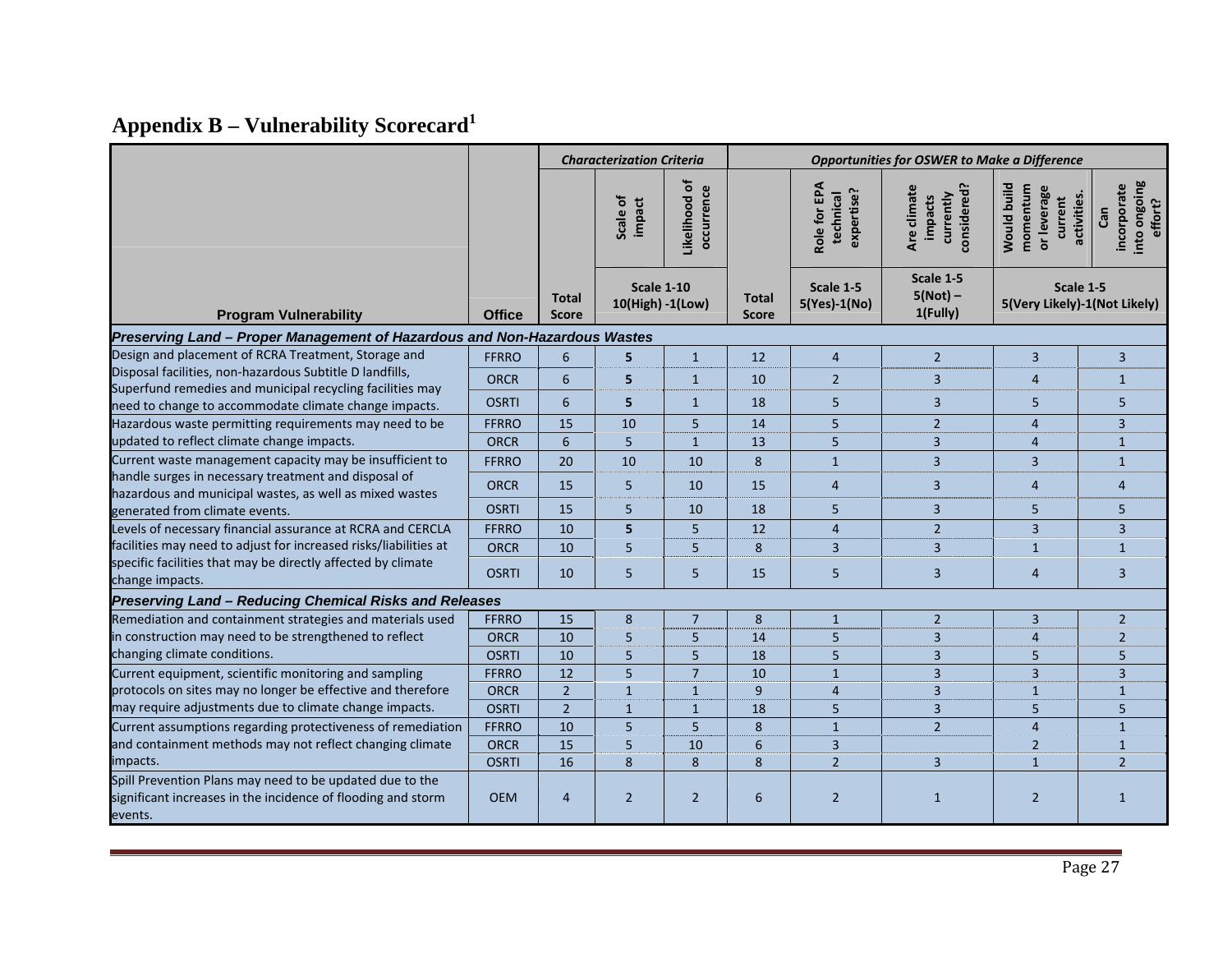|                                                              |               |              | <b>Characterization Criteria</b> |                               |                 |                                    | <b>Opportunities for OSWER to Make a Difference</b> |                                                                    |                 |
|--------------------------------------------------------------|---------------|--------------|----------------------------------|-------------------------------|-----------------|------------------------------------|-----------------------------------------------------|--------------------------------------------------------------------|-----------------|
|                                                              |               |              | impact<br>Scale of               | ৳<br>occurrence<br>Likelihood |                 | expertise?<br>technical<br>Role or | considered?<br>Currently                            | ō<br>momentum<br>activities<br>leverage<br>current<br><b>Build</b> | Ongoing effort? |
|                                                              |               |              | <b>Scale 1-10</b>                |                               |                 | Scale 1-5                          | Scale 1-5                                           | Scale 1-5                                                          |                 |
|                                                              |               | <b>Total</b> | 10(High) -1(Low)                 |                               | <b>Total</b>    | 5(Yes)-1(No)                       | $5(Not)$ –                                          | 5(Very Likely)-1(Not Likely)                                       |                 |
| <b>Program Vulnerability</b>                                 | <b>Office</b> | <b>Score</b> |                                  |                               | <b>Score</b>    |                                    | 1(Fully)                                            |                                                                    |                 |
| <b>Restoring Land</b>                                        |               |              |                                  |                               |                 |                                    |                                                     |                                                                    |                 |
|                                                              | <b>FFRRO</b>  | 11           | $\boldsymbol{6}$                 | 5                             | $\overline{7}$  | $\mathbf{1}$                       | $\mathbf 2$                                         | $\overline{3}$                                                     | $\mathbf{1}$    |
| Site characterization and design of cleanups may not reflect | <b>ORCR</b>   | 10           | 5                                | 5                             | 13              | $\overline{3}$                     | $\overline{2}$                                      | $\overline{4}$                                                     | $\overline{4}$  |
| changing climate conditions.                                 | <b>OSRTI</b>  | 10           | 5                                | 5                             | 18              | 5                                  | $\overline{3}$                                      | 5                                                                  | 5               |
|                                                              | <b>OBLR</b>   | 10           | 5                                | 5                             | 13              | $\overline{2}$                     | $\overline{4}$                                      | $\overline{4}$                                                     | 3               |
|                                                              | <b>FFRRO</b>  | 15           | 10                               | 5                             | 13              | $\overline{4}$                     | $\overline{3}$                                      | $\overline{3}$                                                     | $\overline{3}$  |
| Risk factors and rankings for risk-based cleanup strategies  | <b>ORCR</b>   | 10           | 5                                | 5                             | 14              | $\overline{3}$                     | $\overline{3}$                                      | $\overline{4}$                                                     | $\overline{4}$  |
| may need to be reassessed based on changing climate          | <b>OSRTI</b>  | 10           | 5                                | 5                             | 18              | 5                                  | $\overline{3}$                                      | 5                                                                  | 5               |
| conditions.                                                  | <b>OBLR</b>   | 10           | 5                                | 5                             | 11              | $\overline{2}$                     | $\overline{4}$                                      | $\overline{3}$                                                     | $\overline{2}$  |
|                                                              | <b>OUST</b>   | 6            | $\mathbf{1}$                     | 5                             | $\overline{7}$  | $\mathbf{1}$                       | 3                                                   | $\mathbf{1}$                                                       | $\overline{2}$  |
|                                                              | <b>FFRRO</b>  | 17           | 10                               | $\overline{7}$                | 14              | $\overline{3}$                     | $\overline{\mathbf{4}}$                             | 5                                                                  | $\overline{2}$  |
| Changing climate conditions may impact continued remedy      | <b>ORCR</b>   | 15           | 10                               | 5                             | 15              | $\overline{4}$                     | $\overline{3}$                                      | $\overline{4}$                                                     | $\overline{4}$  |
| effectiveness.                                               | <b>OSRTI</b>  | 12           | $\overline{7}$                   | 5                             | 18              | 5                                  | 3                                                   | 5                                                                  | 5               |
|                                                              | <b>OBLR</b>   | 15           | 10                               | 5                             | 11              | $\overline{2}$                     | $\overline{4}$                                      | $\overline{3}$                                                     | $\overline{2}$  |
| Remedies that are "complete" or are long-term actions may    | <b>FFRRO</b>  | 18           | 10                               | 8                             | 14              | $\overline{3}$                     | $\overline{4}$                                      | $\overline{A}$                                                     | $\overline{3}$  |
| no longer be protective and resilient as climate conditions  | <b>ORCR</b>   | 10           | 5                                | 5                             | 15              | $\overline{4}$                     | 3                                                   | $\overline{4}$                                                     | $\overline{4}$  |
| change at site.                                              | <b>OSRTI</b>  | 18           | 8                                | 10                            | 18              | 5                                  | 3                                                   | 5                                                                  | 5               |
|                                                              | <b>OBLR</b>   | 10           | 5                                | 5                             | 12              | $\overline{2}$                     | $\overline{4}$                                      | 3                                                                  | 3               |
|                                                              | <b>FFRRO</b>  | 17           | 10                               | $\overline{7}$                | $\overline{12}$ | $\overline{4}$                     | $\overline{\mathbf{3}}$                             | $\overline{3}$                                                     | $\overline{2}$  |
| Increased contaminant migration may lead to boundary         | <b>ORCR</b>   | 20           | 10                               | 10                            | 13              | $\overline{3}$                     | $\overline{2}$                                      | $\overline{4}$                                                     | $\overline{4}$  |
| changes at current sites or creation of new sites.           | <b>OSRTI</b>  | 20           | 10                               | 10                            | 18              | 5                                  | 3                                                   | 5                                                                  | 5               |
|                                                              | <b>OBLR</b>   | 20           | 10                               | 10                            | 10              | $\overline{2}$                     | $\overline{4}$                                      | $\overline{2}$                                                     | $\overline{2}$  |
|                                                              | <b>OUST</b>   | 15           | 5                                | 10                            | $\overline{7}$  | $\mathbf{1}$                       | $\overline{3}$                                      | $\mathbf{1}$                                                       | $\overline{2}$  |
|                                                              | <b>FFRRO</b>  | 16           | 8                                | 8                             | 14              | $\overline{4}$                     | $\overline{4}$                                      | $\overline{3}$                                                     | $\overline{3}$  |
| Changes in climate conditions may alter assumptions about    | <b>ORCR</b>   | 6            | 5                                | $\mathbf{1}$                  | 10              | $\overline{3}$                     | 5                                                   | $\overline{1}$                                                     | $\mathbf{1}$    |
| contaminant form/volatility.                                 | <b>OSRTI</b>  | 6            | 5                                | $\mathbf{1}$                  | 14              | $\overline{3}$                     | 3                                                   | 3                                                                  | 5               |
|                                                              | <b>OBLR</b>   | 6            | 5                                | $\mathbf{1}$                  | 8               | $\mathbf{1}$                       | $\overline{3}$                                      | $\overline{2}$                                                     | $\overline{2}$  |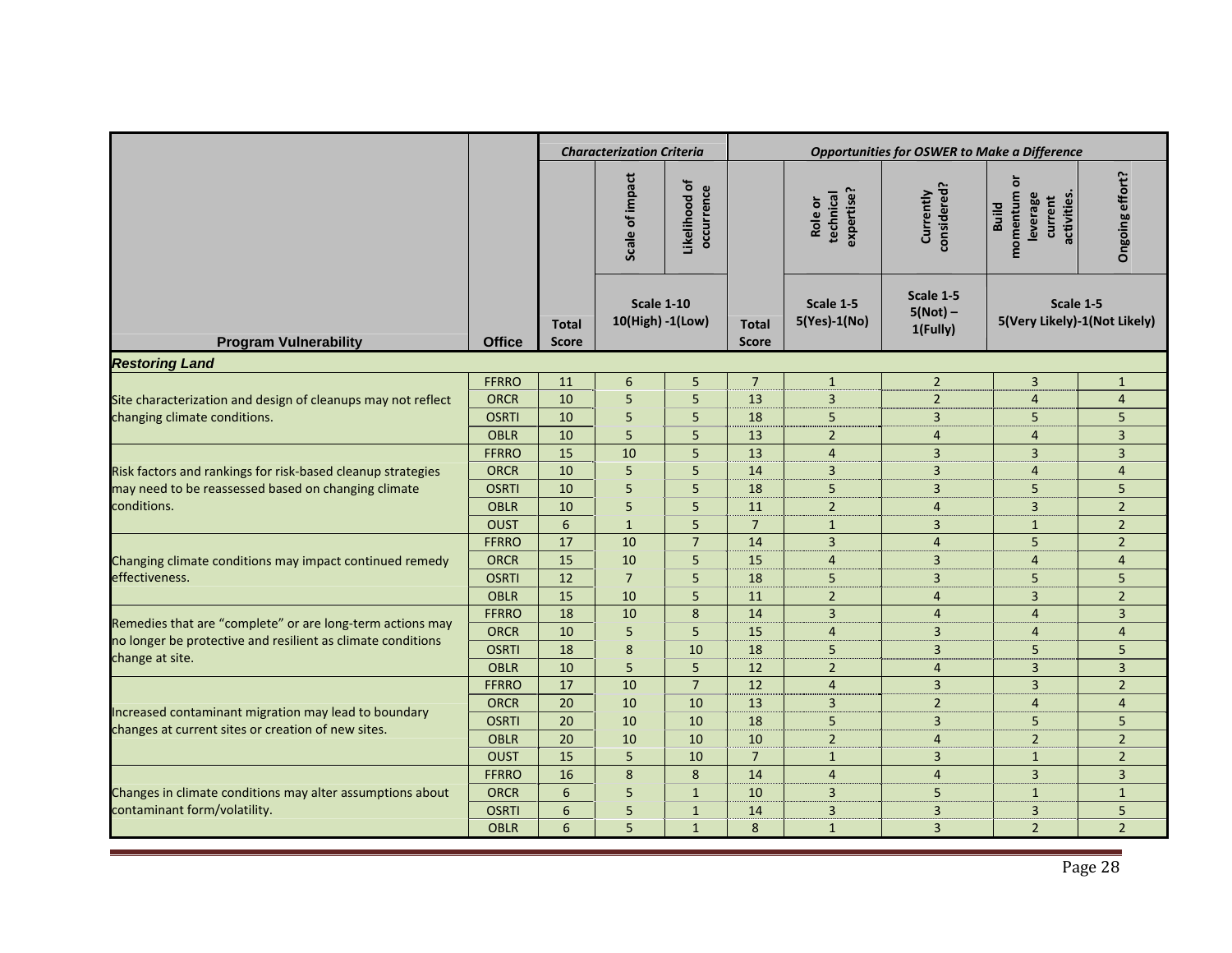|                                                                                              |                             | <b>Characterization Criteria</b><br><b>Opportunities for OSWER to Make a Difference</b> |                                       |                              |                |                                    |                          |                                                                   |                              |                           |                                     |  |                                           |
|----------------------------------------------------------------------------------------------|-----------------------------|-----------------------------------------------------------------------------------------|---------------------------------------|------------------------------|----------------|------------------------------------|--------------------------|-------------------------------------------------------------------|------------------------------|---------------------------|-------------------------------------|--|-------------------------------------------|
|                                                                                              |                             |                                                                                         | impact<br>đ<br>Scale                  | Likelihood of<br>occurrence  |                | expertise?<br>technical<br>Role or | considered?<br>Currently | ō<br>momentum<br>leverage<br>current<br><b>Build</b><br>activitie | Ongoing effort?              |                           |                                     |  |                                           |
| <b>Program Vulnerability</b>                                                                 | <b>Office</b>               | <b>Total</b><br><b>Score</b>                                                            | <b>Scale 1-10</b><br>10(High) -1(Low) |                              |                |                                    |                          |                                                                   | <b>Total</b><br><b>Score</b> | Scale 1-5<br>5(Yes)-1(No) | Scale 1-5<br>$5(Not)$ –<br>1(Fully) |  | Scale 1-5<br>5(Very Likely)-1(Not Likely) |
| <b>Restoring Land (continued)</b>                                                            |                             |                                                                                         |                                       |                              |                |                                    |                          |                                                                   |                              |                           |                                     |  |                                           |
|                                                                                              | <b>FFRRO</b>                | 15                                                                                      | $\overline{7}$                        | 8                            | 14             | $\overline{4}$                     | $\overline{4}$           | 3                                                                 | $\overline{3}$               |                           |                                     |  |                                           |
| Current scientific monitoring and sampling protocols on<br>sites may no longer be effective. | <b>ORCR</b><br><b>OSRTI</b> | $\overline{2}$<br>$\overline{2}$                                                        | $\mathbf{1}$<br>$\mathbf{1}$          | $\mathbf{1}$                 | 16<br>16       | 5<br>$\overline{3}$                | 5<br>$\overline{3}$      | $\overline{3}$<br>5                                               | $\overline{3}$<br>5          |                           |                                     |  |                                           |
|                                                                                              | <b>OBLR</b>                 | $\overline{2}$                                                                          | $\mathbf{1}$                          | $\mathbf{1}$<br>$\mathbf{1}$ | 9              | $\mathbf{1}$                       | $\overline{4}$           | $\overline{2}$                                                    | $\overline{2}$               |                           |                                     |  |                                           |
|                                                                                              | <b>FFRRO</b>                | 6                                                                                       | 5                                     | $\mathbf{1}$                 | 15             | $\overline{3}$                     | 5                        | $\overline{3}$                                                    | $\overline{4}$               |                           |                                     |  |                                           |
| Safety procedures on sites may not reflect likelihood or                                     | <b>OSRTI</b>                | 6                                                                                       | 5                                     | $\mathbf{1}$                 | 17             | $\overline{4}$                     | $\overline{3}$           | 5                                                                 | 5                            |                           |                                     |  |                                           |
| intensity of surrounding conditions.                                                         | <b>OBLR</b>                 | 6                                                                                       | 5                                     | $\mathbf{1}$                 | 8              | $\mathbf{1}$                       | $\overline{3}$           | $\overline{2}$                                                    | $\overline{2}$               |                           |                                     |  |                                           |
| Availability of utilities and transportation infrastructure                                  | <b>FFRRO</b>                | 10                                                                                      | 5                                     | 5                            | 12             | $\overline{3}$                     | $\overline{3}$           | $\overline{3}$                                                    | $\overline{3}$               |                           |                                     |  |                                           |
| may be limited as a result of increased impacts to those                                     | <b>OSRTI</b>                | 15                                                                                      | 10                                    | 5                            | 13             | $\overline{2}$                     | $\overline{3}$           | 5                                                                 | 3                            |                           |                                     |  |                                           |
| systems.                                                                                     | <b>OBLR</b>                 | 15                                                                                      | 10                                    | 5                            | 11             | $\overline{2}$                     | $\overline{3}$           | $\overline{3}$                                                    | $\overline{3}$               |                           |                                     |  |                                           |
|                                                                                              | <b>FFRRO</b>                | 17                                                                                      | $\overline{7}$                        | 10                           | 10             | $\overline{4}$                     | $\overline{2}$           | $\overline{4}$                                                    |                              |                           |                                     |  |                                           |
| Current assumptions regarding protectiveness of                                              | <b>ORCR</b>                 | 15                                                                                      | 5                                     | 10                           | 15             | $\overline{4}$                     | $\mathbf{3}$             | $\overline{4}$                                                    | $\overline{4}$               |                           |                                     |  |                                           |
| remediation and containment methods may not reflect                                          | <b>OSRTI</b>                | 15                                                                                      | 5                                     | 10                           | 16             | 5                                  | $\overline{3}$           | $\overline{3}$                                                    | 5                            |                           |                                     |  |                                           |
| changing climate impacts.                                                                    | <b>OBLR</b>                 | 15                                                                                      | 5                                     | 10                           | 12             | $\overline{2}$                     | $\overline{4}$           | $\overline{3}$                                                    | 3                            |                           |                                     |  |                                           |
|                                                                                              | <b>OUST</b>                 | 15                                                                                      | 5                                     | 10                           | $\overline{7}$ | $\mathbf{1}$                       | $\overline{3}$           | $\overline{1}$                                                    | $\overline{2}$               |                           |                                     |  |                                           |
| Periodic evaluations of implemented remedies may not                                         | <b>FFRRO</b>                | 10                                                                                      | 5                                     | 5                            | 14             | $\overline{3}$                     | $\overline{3}$           | $\overline{4}$                                                    | $\overline{4}$               |                           |                                     |  |                                           |
| incorporate all climate change impacts, including changes                                    | <b>ORCR</b>                 | 10                                                                                      | 5                                     | 5                            | 16             | $\overline{4}$                     | $\overline{4}$           | $\overline{4}$                                                    | $\overline{4}$               |                           |                                     |  |                                           |
| in frequency and intensity that may impact remedy                                            | <b>OSRTI</b>                | 10                                                                                      | 5                                     | 5                            | 18             | 5                                  | 3                        | 5                                                                 | 5                            |                           |                                     |  |                                           |
| effectiveness.                                                                               | <b>OBLR</b>                 | 10                                                                                      | 5                                     | 5                            | 8              | $\mathbf{1}$                       | $\overline{4}$           | $\overline{2}$                                                    | $\mathbf{1}$                 |                           |                                     |  |                                           |
| Use of natural resources impacted by sites may change as a                                   | <b>FFRRO</b>                | 10                                                                                      | 5                                     | 5                            | 12             | $\overline{3}$                     | $\overline{3}$           | $\overline{3}$                                                    | $\overline{3}$               |                           |                                     |  |                                           |
| result of increased need, resource scarcity, or<br>compromised resources.                    | <b>OBLR</b>                 | 6                                                                                       | 5                                     | $\mathbf{1}$                 | 9              | $\overline{2}$                     | $\overline{4}$           | $\overline{2}$                                                    | $\mathbf{1}$                 |                           |                                     |  |                                           |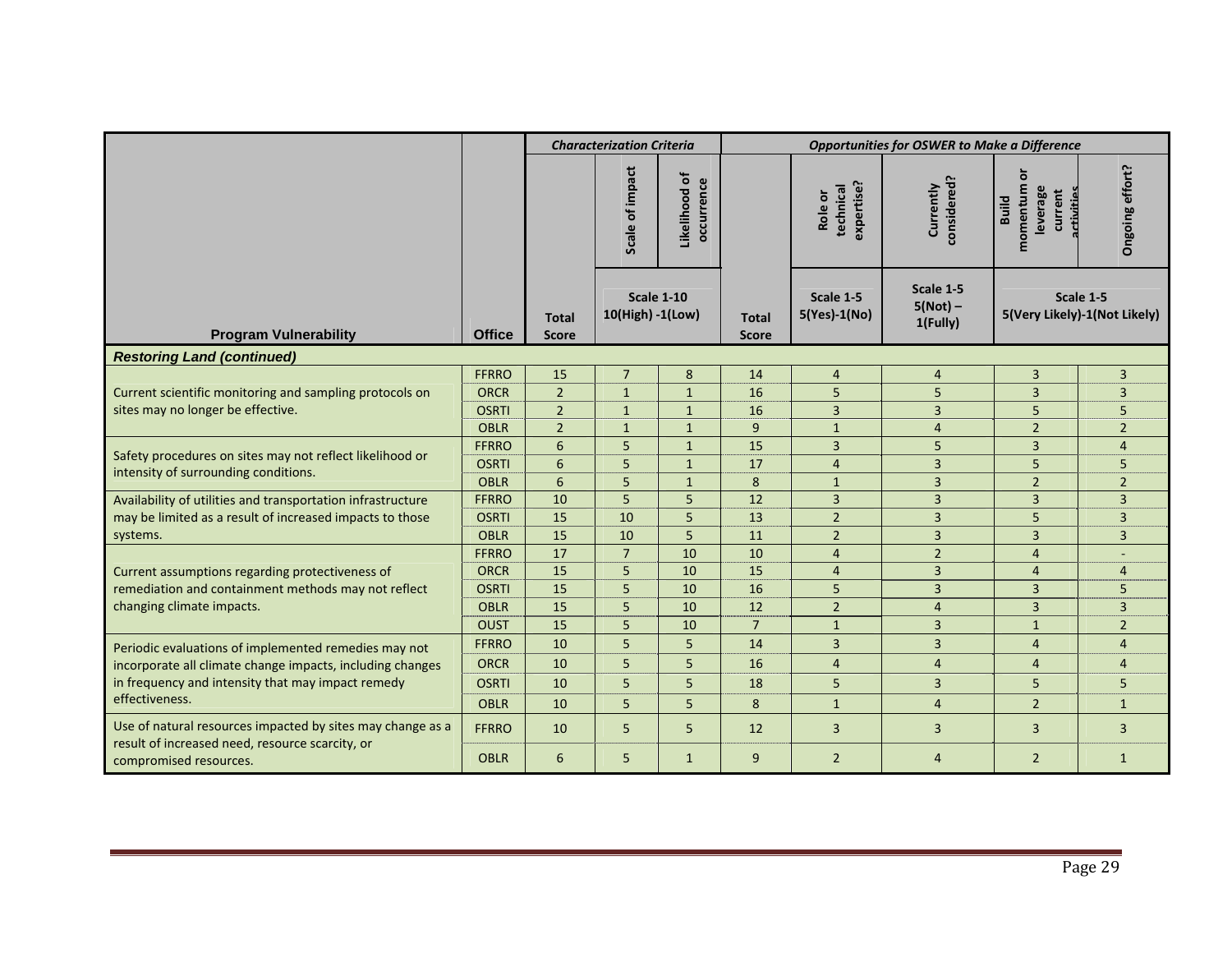|                                                                                                                                                       |               |                              | <b>Characterization Criteria</b> |                               |                              | <b>Opportunities for OSWER to Make a Difference</b> |                                     |                                                                     |                                           |  |
|-------------------------------------------------------------------------------------------------------------------------------------------------------|---------------|------------------------------|----------------------------------|-------------------------------|------------------------------|-----------------------------------------------------|-------------------------------------|---------------------------------------------------------------------|-------------------------------------------|--|
|                                                                                                                                                       |               |                              | Scale of impact                  | ᅙ<br>occurrence<br>Likelihood |                              | Role or technical<br>expertise?                     | onsidered<br>Currently              | Build momentum<br>ctiviti<br>or leverage<br>$\bar{\sigma}$<br>rrent | Ongoing effort?                           |  |
| <b>Program Vulnerability</b>                                                                                                                          | <b>Office</b> | <b>Total</b><br><b>Score</b> | 10(High) -1(Low)                 | <b>Scale 1-10</b>             | <b>Total</b><br><b>Score</b> | Scale 1-5<br>5(Yes)-1(No)                           | Scale 1-5<br>$5(Not)$ –<br>1(Fully) |                                                                     | Scale 1-5<br>5(Very Likely)-1(Not Likely) |  |
| <b>Emergency Response</b>                                                                                                                             |               |                              |                                  |                               |                              |                                                     |                                     |                                                                     |                                           |  |
| Current levels of administrative, enforcement, and<br>emergency response staff may be insufficient to cover                                           | <b>OEM</b>    | $\overline{4}$               | 3                                | $\mathbf{1}$                  | 5                            | $\overline{2}$                                      | $\mathbf{1}$                        | $\mathbf{1}$                                                        | $\mathbf{1}$                              |  |
| needs if number of extreme events increase.                                                                                                           | <b>ORCR</b>   | 20                           | 10                               | 10                            | 9                            | $\mathbf{1}$                                        | $\overline{4}$                      | $\overline{2}$                                                      | $\overline{2}$                            |  |
| Sufficient capability and capacity for conducting necessary<br>lab analysis following significant weather events may not                              | <b>FFRRO</b>  | 10                           | 5                                | 5                             |                              |                                                     |                                     |                                                                     |                                           |  |
| be available.                                                                                                                                         | <b>ORCR</b>   | 10                           | 5                                | 5                             | 9                            | $\mathbf{1}$                                        | $\overline{4}$                      | $\overline{2}$                                                      | $\overline{2}$                            |  |
| Current waste management capacity, including interim<br>capacity, may be insufficient to handle surges in necessary                                   | <b>FFRRO</b>  | 15                           | $\overline{7}$                   | 8                             |                              |                                                     |                                     |                                                                     |                                           |  |
| treatment and disposal of hazardous and municipal wastes,<br>as well as mixed wastes generated from climate events.                                   | <b>ORCR</b>   | 15                           | 5                                | 10                            | 18                           | 5                                                   | $\overline{3}$                      | 5                                                                   | $5\phantom{.}$                            |  |
| Training needs (both current and future) are likely to<br>increase in order to meet the increase demand for<br>response actions.                      | <b>ORCR</b>   | 15                           | 5                                | 10                            | 12                           | 3                                                   | $\overline{4}$                      | 3                                                                   | $\overline{2}$                            |  |
| Existing emergency planning currently required or<br>employed by OSWER may not sufficiently consider elevated<br>risks from multiple climate impacts. | <b>OUST</b>   | 10                           | 5                                | 5                             | 10                           | $\overline{3}$                                      | $\overline{3}$                      | $\overline{2}$                                                      | $\overline{2}$                            |  |

1. OSWER did not conduct <sup>a</sup> detailed quantitative assessment of vulnerabilities to determine scores. Using best professional judgement and information from peer‐reviewed scientific literature, the OSWER workgroup members determined values for each criteria. When applying the criteria, offices did not evaluate vulnerabilities in relation to each other, but instead considered each vulnerability independently. These tables are not intended to be <sup>a</sup> ranking, but rather as <sup>a</sup> useful and informative guide for OSWER offices as they determine which vulnerabilities to focus activities.

#### *Characterization Criteria:*

Scale of impact to human health, the environment or vulnerable communities because of the vulnerability. Likelihood of occurrence because of the vulnerability.

#### *Opportunities for OSWER to Make <sup>a</sup> Difference:*

Does EPA have <sup>a</sup> unique or lead role or technical expertise in this area?

To what extent are climate impacts currently not considered in this area?

To what extent could additional EPA involvement build momentum or leverage current activities?

Is there an opportunity to incorporate climate change into an ongoing effort (e.g., rulemaking, changes to grant criteria, updates to guidance and training)?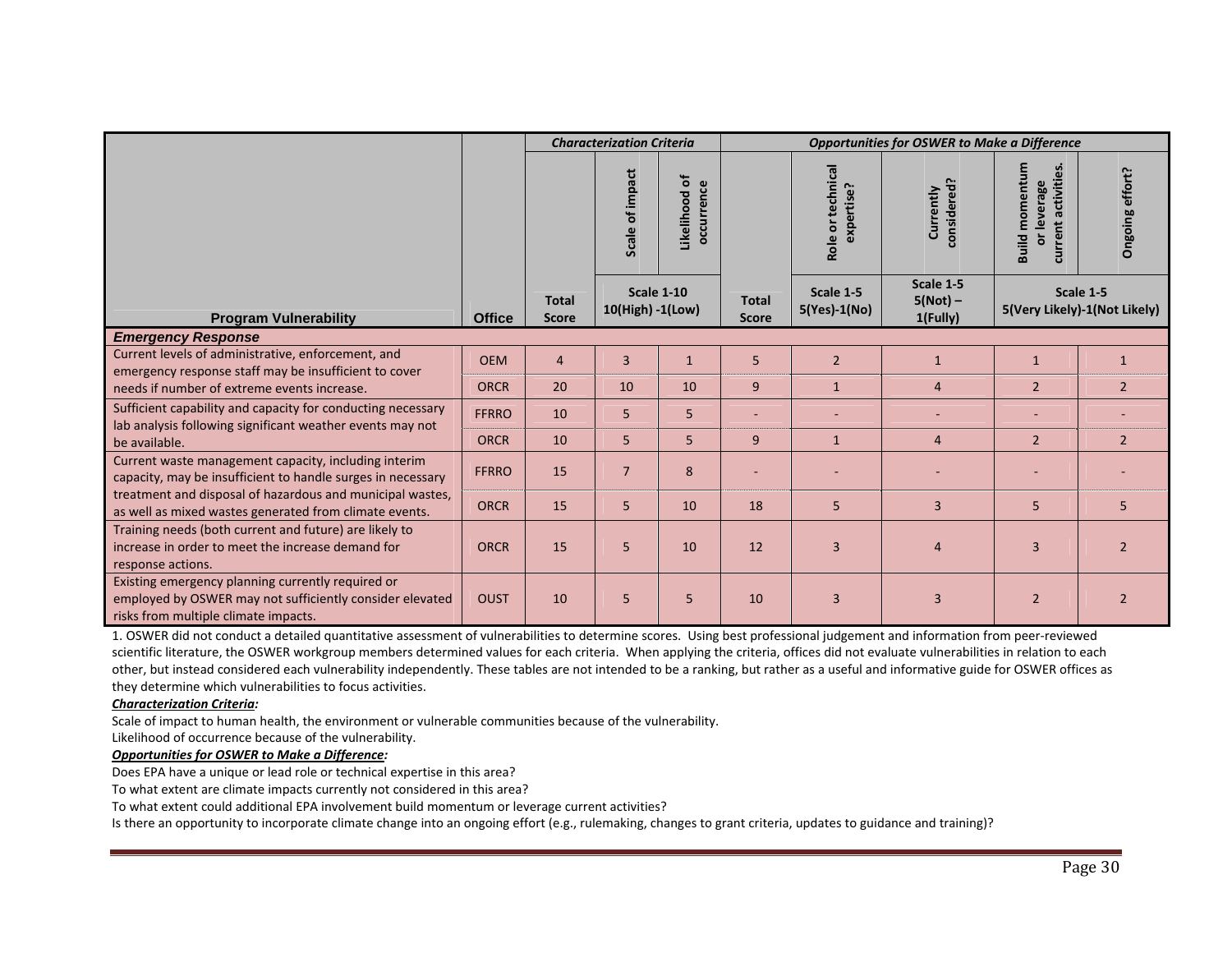# **Appendix C – OSWER Actions**

|     | <b>Theme</b>         | <b>Vulnerability</b>                                                                                                                                                                                                                                                                          | <b>Office</b> | <b>Action</b>                                                                                                                                                                                                                                                                                            | <b>Timing</b> |
|-----|----------------------|-----------------------------------------------------------------------------------------------------------------------------------------------------------------------------------------------------------------------------------------------------------------------------------------------|---------------|----------------------------------------------------------------------------------------------------------------------------------------------------------------------------------------------------------------------------------------------------------------------------------------------------------|---------------|
|     | ㅎ<br><b>Waste</b>    | Design and placement of RCRA Treatment,<br>Storage and Disposal facilities may need to<br>change to accommodate climate change<br>impacts.                                                                                                                                                    |               |                                                                                                                                                                                                                                                                                                          |               |
|     | $\circ$              | Management<br>bue<br>zardous<br>Current waste management capacity may be<br>Non-Hazard<br>insufficient to handle surges in necessary<br>treatment and disposal of hazardous and<br>Proper<br>ā<br>municipal wastes, as well as mixed waste<br>events.<br>(Actions also in Emergency Response) | <b>ORCR</b>   | Prepare Fact Sheets on the proper management of wastes/debris associated with large<br>natural disasters (e.g., electronic, household hazardous wastes, white goods, etc.)                                                                                                                               | S             |
| and |                      |                                                                                                                                                                                                                                                                                               |               | Continue collaborative development with the Office of Homeland Security on an<br>interactive electronic waste management planning tool to aid federal, state and local<br>emergency planners and managers in development of waste/debris management plans.                                               |               |
| ЕŽЕ |                      |                                                                                                                                                                                                                                                                                               |               | Finalize a document describing the "4 Step Process for Waste Managment Planning."                                                                                                                                                                                                                        | M             |
|     |                      |                                                                                                                                                                                                                                                                                               |               | Update the ORCR Homeland Security Website with updated waste management<br>planning information.                                                                                                                                                                                                         | M             |
|     | Releases<br>Chemical | Spill Prevention Plans may need to be updated                                                                                                                                                                                                                                                 |               | Incorporate sensitivity for climate change vulnerabilities in oil Spill Prevention, Control,<br>and Countermeasure (SPCC) and Facility Response Plan (FRP) inspector training (e.g.,<br>reminding inspectors to consider vulnerabilities at the subject facility during<br>catastrophic weather events). | M             |
|     | and                  | due to the significant increases in the<br><b>OEM</b><br>incidence of flooding and storm events.                                                                                                                                                                                              |               | Incorporate in SPCC and FRP guidance the statement of potential vulnerabilities to oil<br>facilities from catastrophic weather events due to climate change.                                                                                                                                             | M             |
|     | Reducing<br>Risks    |                                                                                                                                                                                                                                                                                               |               | Incorporate sensitivity for climate change vulnerabilities in risk management plan<br>(RMP) inspector training and guidelines. (e.g., example, reminding inspectors to<br>consider vulnerabilities at the subject facility during catastrophic weather events).                                          | M             |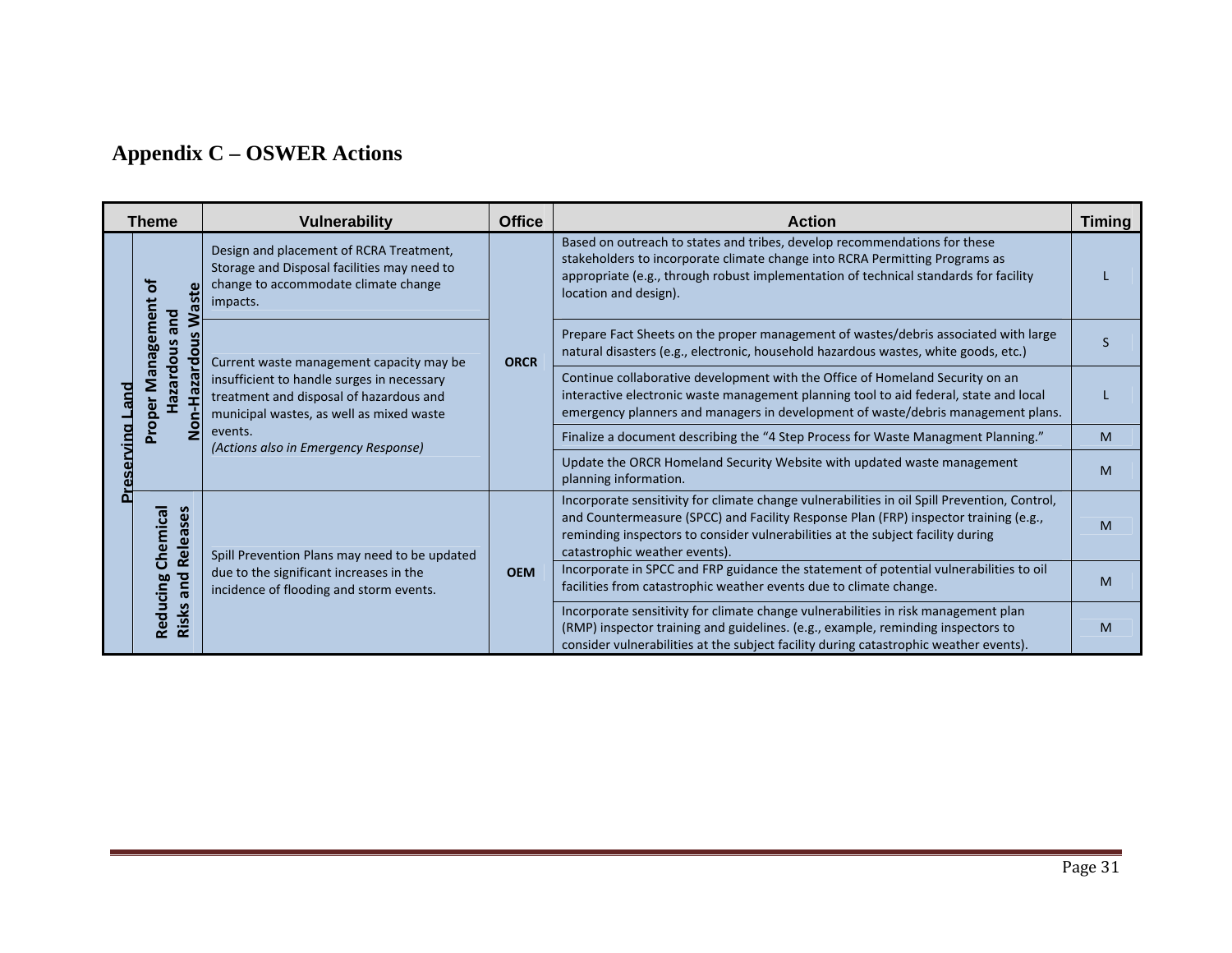| <b>Theme</b>                    |  | <b>Vulnerability</b>                                                                                                                                                                                                                                                                                                                                                              | <b>Office</b>          | <b>Action</b>                                                                                                                                                                                                                                                                                                                                                                                                                                                                                                                                                                                                                                                                                                                                                                                                                                                                                                                           | <b>Timing</b>               |
|---------------------------------|--|-----------------------------------------------------------------------------------------------------------------------------------------------------------------------------------------------------------------------------------------------------------------------------------------------------------------------------------------------------------------------------------|------------------------|-----------------------------------------------------------------------------------------------------------------------------------------------------------------------------------------------------------------------------------------------------------------------------------------------------------------------------------------------------------------------------------------------------------------------------------------------------------------------------------------------------------------------------------------------------------------------------------------------------------------------------------------------------------------------------------------------------------------------------------------------------------------------------------------------------------------------------------------------------------------------------------------------------------------------------------------|-----------------------------|
|                                 |  | Increased contaminant migration may lead to<br>boundary changes at current sites or creation                                                                                                                                                                                                                                                                                      | <b>ORCR</b>            | Develop recommendations for states and tribes to encourage that climate change<br>considerations be incorporated into all of their RCRA Corrective Action Programs (e.g.,<br>regarding remedy selection, etc.)                                                                                                                                                                                                                                                                                                                                                                                                                                                                                                                                                                                                                                                                                                                          | L                           |
|                                 |  | of new sites.<br>Current assumptions regarding protectiveness<br>of remediation and containment methods may<br>not reflect changing climate impacts.<br>Changing climate conditions may impact<br>continued remedy effectiveness.<br>Remedies that are "complete" or are long-<br>term actions may no longer be protective and<br>resilient as climate conditions change at site. | OSRTI/<br><b>FFRRO</b> | Share vulnerability screening protocol for regional application.<br>- Develop criteria to identify remedies where performance may be impacted by climate<br>change.<br>Develop a methodology to evaluate and ensure remedy protectiveness.<br>Prepare remedy-specific climate change adaptation fact sheets for remedies most likely<br>to be impacted and identify potential vulnerabilities and adaptation recommendations.<br>Identify existing Superfund program processes (RI/FS, ROD, RD/RA, Five Year reviews,<br>etc.) for implementation of climate change adaptation protocols to ensure continuing<br>protectiveness of current and future remedies.<br>Prepare training materials, coordinate with NARPM co-chairs and Superfund forums to<br>integrate the training into future NARPM events, and provide web-based content and<br>training.<br>Participate with OSWER and other EPA programs to initiate conversations as | M<br>M<br>$\mathsf{S}$<br>M |
| <b>Land</b><br><b>Restoring</b> |  |                                                                                                                                                                                                                                                                                                                                                                                   |                        | appropriate regarding approaches for handling remedy impacts from climate change.<br>Work with ASTSWMO to gather information on if and how states currently alter<br>remediation plans in response to changing climate impacts.<br>Share information among states, tribes and EPA regions regarding new or modified                                                                                                                                                                                                                                                                                                                                                                                                                                                                                                                                                                                                                     | M<br>L                      |
|                                 |  |                                                                                                                                                                                                                                                                                                                                                                                   |                        | investigation strategies and remediation techniques.<br>Work with ASTSWMO to gather information on if and how states currently alter site<br>assessments in response to flooding or drought conditions.                                                                                                                                                                                                                                                                                                                                                                                                                                                                                                                                                                                                                                                                                                                                 | L<br>L                      |
|                                 |  |                                                                                                                                                                                                                                                                                                                                                                                   |                        | Share information among states, tribes and EPA Regions regarding new or modified<br>assessment techniques.                                                                                                                                                                                                                                                                                                                                                                                                                                                                                                                                                                                                                                                                                                                                                                                                                              | L                           |
|                                 |  | Risk factors and rankings for risk-based<br>cleanup strategies may need to be reassessed<br>based on changing climate conditions.                                                                                                                                                                                                                                                 |                        | Work with ASTSWMO to gather information on if and how states currently alter risk<br>factors and rankings in response to flooding or drought conditions.<br>Share information among states, tribes and EPA regions regarding how climate<br>conditions may impact risk-based cleanup factors and rankings.                                                                                                                                                                                                                                                                                                                                                                                                                                                                                                                                                                                                                              | L<br>L.                     |
|                                 |  | Site characterization and design of cleanups<br>may not reflect changing climate conditions.                                                                                                                                                                                                                                                                                      | <b>OBLR</b>            | Work with regional staff to update the Analysis of Brownfields Cleanup Alternatives<br>(ABCA) language in the brownfield grant T&Cs to include language that requires<br>recipients take potential changing climate conditions into consideration when<br>evaluating cleanup alternatives.                                                                                                                                                                                                                                                                                                                                                                                                                                                                                                                                                                                                                                              | S                           |
|                                 |  |                                                                                                                                                                                                                                                                                                                                                                                   |                        | Develop an outreach strategy to promote the importance of climate change adaptation<br>and mitigation, explaining how it will affect all communities at varying degrees and why<br>it's important to consider when developing revitalization plans in their community.                                                                                                                                                                                                                                                                                                                                                                                                                                                                                                                                                                                                                                                                  | S.                          |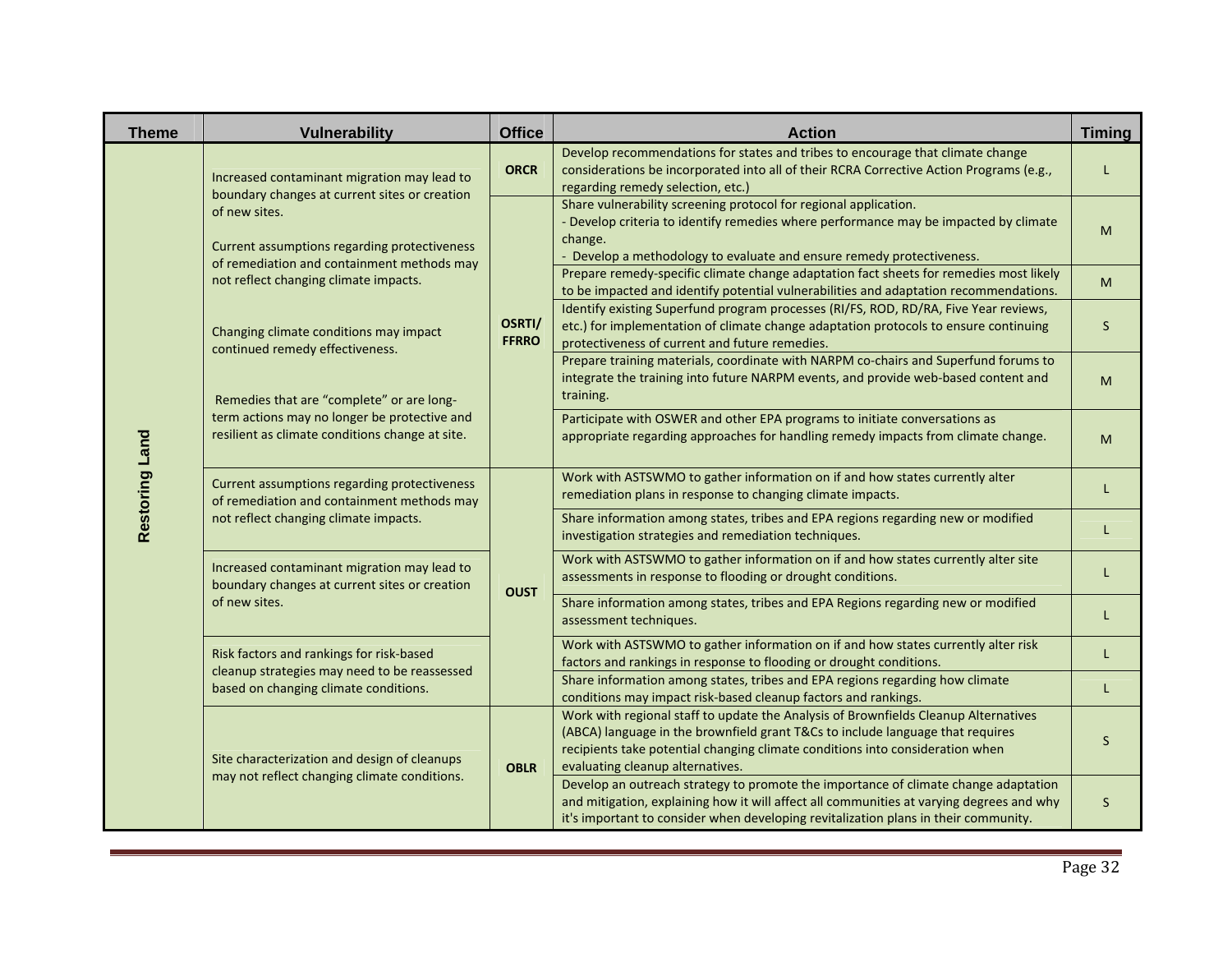| <b>Theme</b>          | Vulnerability                                                                                                                                                                 | <b>Office</b> | <b>Action</b>                                                                                                                                                                                                                                                                                                                                                                                                                                                        | <b>Timing</b> |
|-----------------------|-------------------------------------------------------------------------------------------------------------------------------------------------------------------------------|---------------|----------------------------------------------------------------------------------------------------------------------------------------------------------------------------------------------------------------------------------------------------------------------------------------------------------------------------------------------------------------------------------------------------------------------------------------------------------------------|---------------|
|                       | Existing emergency planning currently required<br>or employed by OSWER may not sufficiently<br>consider elevated risks from multiple climate<br>impacts.                      | <b>OUST</b>   | Work with ASTSWMO to gather information on if and how states currently respond to<br>climate-related emergencies (e.g., use of GIS mapping in flood-prone areas).<br>Analyze lessons learned from Hurricanes Katrina (2005) and Sandy (2012) to identify<br>how EPA can help states respond to UST-related hurricane impacts.<br>Share information among states, tribes and EPA regions regarding emergency response<br>and preparedness (e.g., OUST's Flood Guide). | M<br>M<br>M   |
|                       | Current waste management capacity may be<br>insufficient to handle surges in necessary<br>treatment and disposal of hazardous and<br>municipal wastes, as well as mixed waste |               | Prepare fact sheets on the proper management of wastes/debris associated with large<br>natural disasters (e.g., electronic, household hazardous wastes, white goods, etc.)<br>Continue collaborative development with the Office of Homeland Security, on an<br>interactive electronic waste management planning tool to aid federal, state and local<br>emergency planners and managers in development of waste/debris management plans.                            | S.<br>L.      |
|                       | events.<br>(Actions also in Proper Management of<br>Hazardous and Non-Hazardous Waste)                                                                                        |               | Finalize a document describing the "4 Step Process for Waste Managment Planning."<br>Update the ORCR Homeland Security Website with updated waste management<br>planning information.                                                                                                                                                                                                                                                                                | M<br>M        |
| Emergency Response    | Current levels of administrative, enforcement,<br>and emergency response staff may be<br>insufficient to cover needs if number of<br>extreme events increase.                 |               | Utilize the National Response Team multi-agency membership (e.g., NOAA, FEMA, U.S.<br>Coast Guard) to monitor the state of preparedness. Based on these meetings, evaluate<br>if additional resources and planning exercises will be needed to address the impacts<br>from changes in the frequency and/or severity of extreme weather events.                                                                                                                       | S.            |
|                       | Existing emergency planning currently required<br>or employed by OSWER may not sufficiently<br>consider elevated risks from multiple climate<br>impacts.                      | <b>OEM</b>    | Incorporate the use of FlexViewer technology as a preparedness tool for climate change<br>impacts.<br>-The EOC will build on-going development and use of FlexViewer technology to<br>graphically display information on notifications and incidents in headquarters and all 10<br>regional EOCs. This technology will allow for improved and up-to-date GIS mapping of<br>watersheds and coastal areas impacted by climate change.                                  | $S_{\cdot}$   |
|                       | Training needs (both current and future) are<br>likely to increase in order to meet the increase<br>demand for response actions.                                              |               | Incorporate materials on the impacts of climate change as EOC training materials are<br>updated and exercises are planned.                                                                                                                                                                                                                                                                                                                                           | M             |
| <b>Training</b>       | Identification of reliable data sources to use in<br>site-specific analyses may need to be<br>identified.                                                                     |               | Provide recommended data sources and parameters to OSWER offices and Regions to<br>ensure consistent mapping data and protocols. Develop these recommendations by<br>working with the agency's climate change workgroup and EPA's Office of Research and<br>Development.                                                                                                                                                                                             | S             |
| and Outreach<br>Data, | Revised training protocols and SOPs that take<br>into account climate change impacts and what<br>to look for may need to be developed.                                        | <b>CPA</b>    | Participate in agency climate change adaptation training development, as well as<br>develop specific training as needed for OSWER staff.                                                                                                                                                                                                                                                                                                                             | S             |
| Tools,                | Models, decision tools, site environmental data<br>and information feeds may need to be updated<br>to reflect changing climate conditions.                                    |               | Work with EPA partners and external experts to monitor evolving assumptions related<br>to climate science. Develop a method for disseminating this information to OSWER<br>offices that ensures consistent assumptions are used across all activities.                                                                                                                                                                                                               | S             |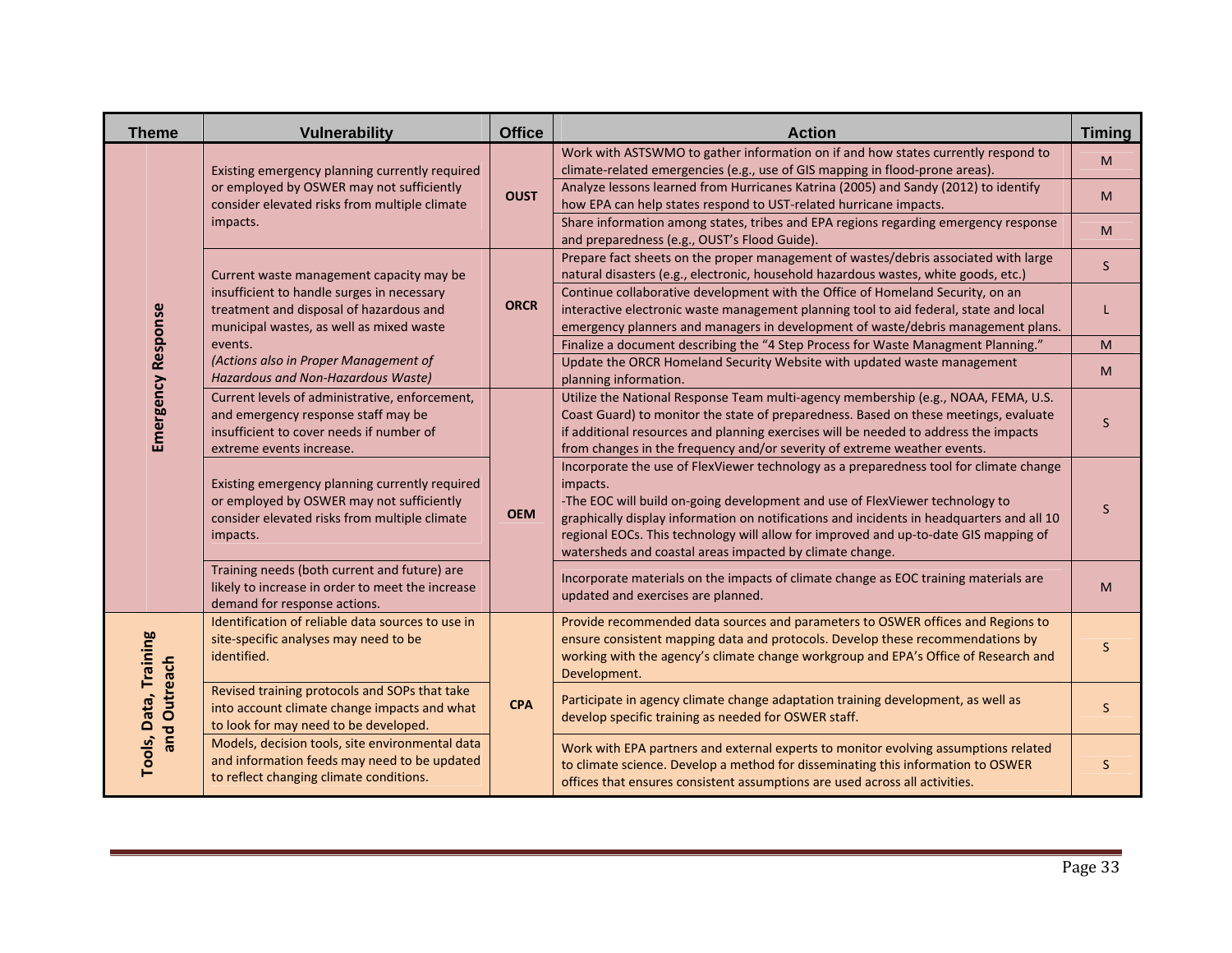| <b>Theme</b>               | <b>Vulnerability</b>                                                                                                                                                                                                                | <b>Office</b>                  | <b>Action</b>                                                                                                                                                                                                                                                                                                                                                                                                                                             | Timing |
|----------------------------|-------------------------------------------------------------------------------------------------------------------------------------------------------------------------------------------------------------------------------------|--------------------------------|-----------------------------------------------------------------------------------------------------------------------------------------------------------------------------------------------------------------------------------------------------------------------------------------------------------------------------------------------------------------------------------------------------------------------------------------------------------|--------|
| n<br>lation:<br>ribes<br>ᇗ | All vulnerabilities should include consideration<br>of potential impacts to vulnerable populations<br>and tribes. To emphasize the importance of<br>this, consideration of impacts to vulnerable<br>populations was included in the | All                            | Work with the agency's climate change workgroup and EPA's Office of Research and<br>Development to ensure consistent mapping data and protocols to better understand<br>the intersections of climate impacts and population vulnerability and help to inform<br>future policy and office activities and ensure they take evolving climate science into<br>account.<br>Review and update as necessary, existing community engagement tools and training to |        |
| ō<br>and                   | characterization criteria.                                                                                                                                                                                                          | <b>OSWER</b><br><b>Offices</b> | incorporate climate change concerns in how we partner with communities, based on<br>new knowledge relating to climate change.                                                                                                                                                                                                                                                                                                                             | M      |
| de<br>Vulne                |                                                                                                                                                                                                                                     |                                | Work with the agency's climate change workgroup and EPA's Office of Research and<br>Development to ensure consistent mapping data and protocols that can be share with<br>its partners, including tribes to help inform their adaptation activities.                                                                                                                                                                                                      |        |
|                            |                                                                                                                                                                                                                                     |                                | Assist the Institute for Environmental Tribal Professionals (ITEP) in developing<br>adaptation into their normal climate change training.                                                                                                                                                                                                                                                                                                                 | M      |

#### **Key:**

Timing:

S: Short‐term, initiated within one year M: Medium‐term, initiated within two years L: Long‐term, initiated after 3 years

Offices:

CPA—Center for Program Analysis; FFRRO –Federal Facilities Restoration and Reuse Office; OBLR – Office of Brownfields and Land Revitalization; OEM—Office of Emergency Management; ORCR – Office of Resource Conservation and Recovery; OSRTI – Office of Superfund Remediation and Technology Innovation; OUST – Office of Underground Storage Tanks